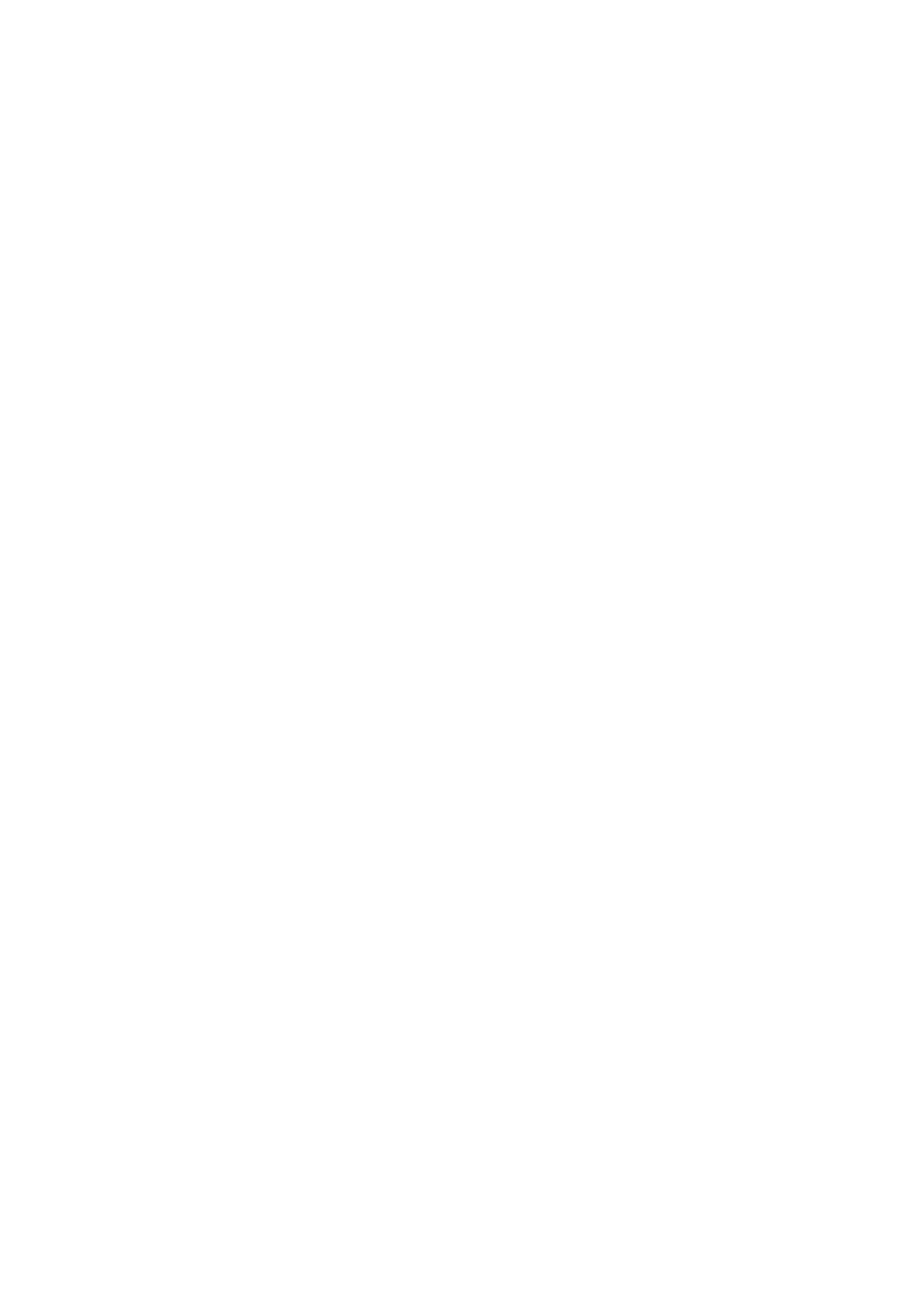#### **In the case of Mennesson v. France,**

The European Court of Human Rights (Fifth Section), sitting as a Chamber composed of:

Mark Villiger, *President*, Angelika Nußberger, Boštjan M. Zupančič, Ganna Yudkivska, Vincent A. De Gaetano, André Potocki, Aleš Pejchal, *judges*,

and Claudia Westerdiek, *Section Registrar*,

Having deliberated in private on 10 June 2014,

Delivers the following judgment, which was adopted on that date:

## PROCEDURE

1. The case originated in an application (no. 65192/11) against the French Republic lodged with the Court under Article 34 of the Convention for the Protection of Human Rights and Fundamental Freedoms ("the Convention") by two French nationals, Mr Dominique Mennesson ("the first applicant") and Ms Sylvie Mennesson ("the second applicant"), and two nationals of the United States of America, Ms Valentina Mennesson and Ms Fiorella Mennesson ("the third and fourth applicants"), on 6 October 2011.

2. The applicants were represented before the Court by Mr P. Spinosi, of the *Conseil d'État* and Court of Cassation Bar. The French Government ("the Government") were represented by their Agent, Ms E. Belliard, Director of Legal Affairs at the Ministry of Foreign Affairs.

3. On 12 February 2012 notice of the application was given to the Government and the President of the Section decided that the proceedings in the present case should be conducted simultaneously with those in the case of *Labassee v. France* (no. 65941/11).

4. The applicants and the Government each filed observations on the admissibility and merits of the case.

5. On 10 October 2013 the President of the Section decided, under Rule 54 § 2 (a) of the Rules of Court, to put additional questions to the applicants and the Government, who replied on 19 and 21 November 2013 respectively.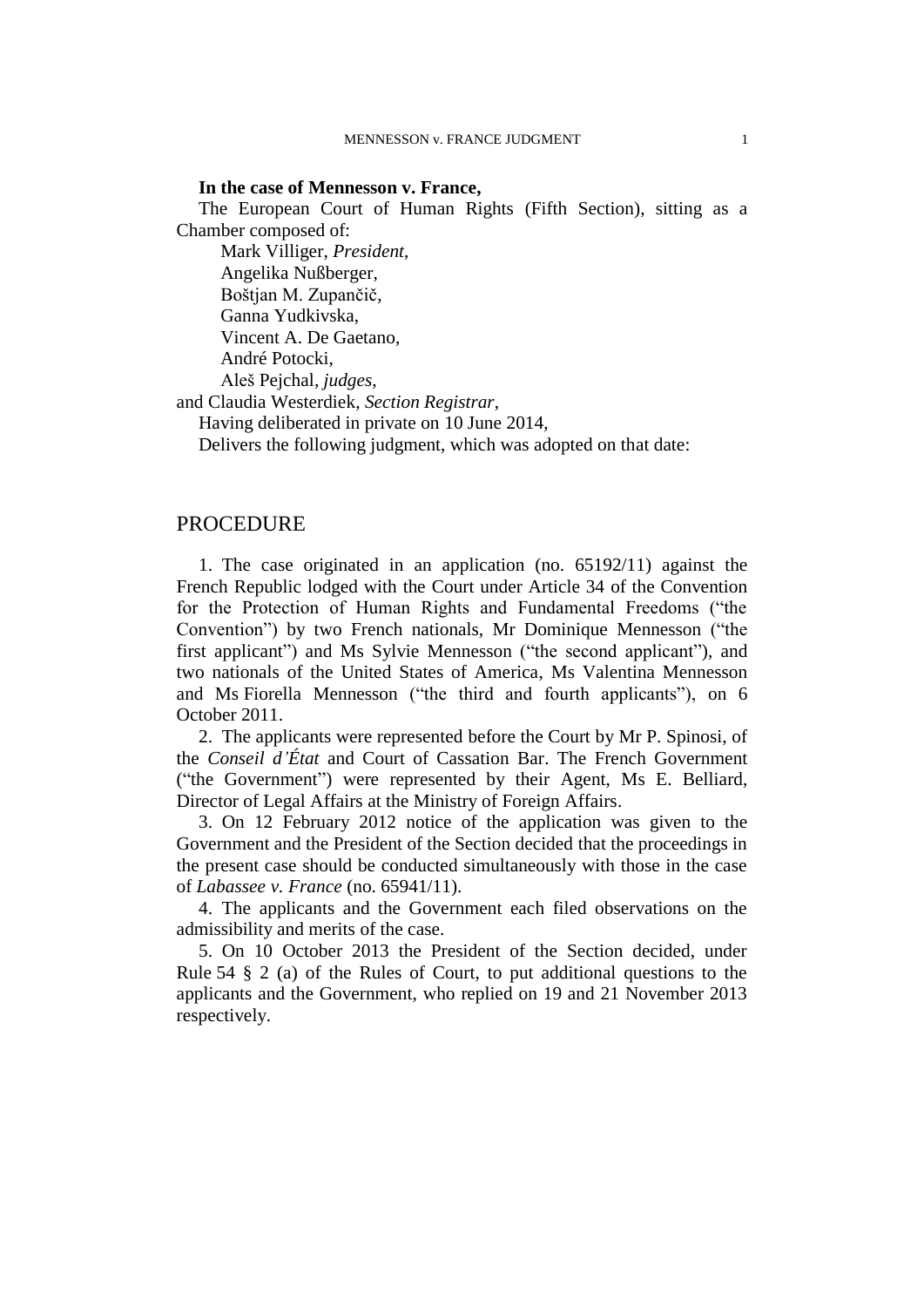# THE FACTS

### I. THE CIRCUMSTANCES OF THE CASE

6. The first and second applicants were born in 1965 and 1955 respectively. The third and fourth applicants were born in 2000. They all live in Maisons-Alfort.

### **A. Birth of the third and fourth applicants**

7. The first and second applicants are husband and wife. They were unable to have a child of their own because the second applicant is infertile.

8. After a number of unsuccessful attempts to conceive a child using *in vitro* fertilisation (IVF) with their own gametes, the first and second applicants decided to undergo IVF using the gametes of the first applicant and an egg from a donor with a view to implanting the fertilised embryos in the uterus of another woman. Accordingly, they went to California, where the process is legal, and entered into a gestational surrogacy agreement.

The applicants specified that, in accordance with Californian law, the "surrogate mother" was not remunerated but merely received expenses. They added that she and her husband were both high earners and therefore had a much higher income than the applicants and that it had been an act of solidarity on her part.

9. On 1 March 2000 the surrogate mother was found to be carrying twins and, in a judgment of 14 July 2000, the Supreme Court of California, to which the first and second applicants and the surrogate mother and her husband had applied, ruled that the first applicant would be the "genetic father" and the second applicant the "legal mother" of any child to whom the surrogate mother gave birth within the following four months. The judgment specified the particulars that were to be entered in the birth certificate and stated that the first and second applicants should be recorded as the father and mother.

10. Twins – the third and fourth applicants – were born on 25 October 2000 and their birth certificates were drawn up in accordance with the terms stated above.

## **B. Refusal by the French consulate to register the particulars of the birth certificates**

11. In early November 2000 the first applicant went to the French consulate in Los Angeles to have the particulars of the birth certificates entered in the French register of births, marriages and deaths and the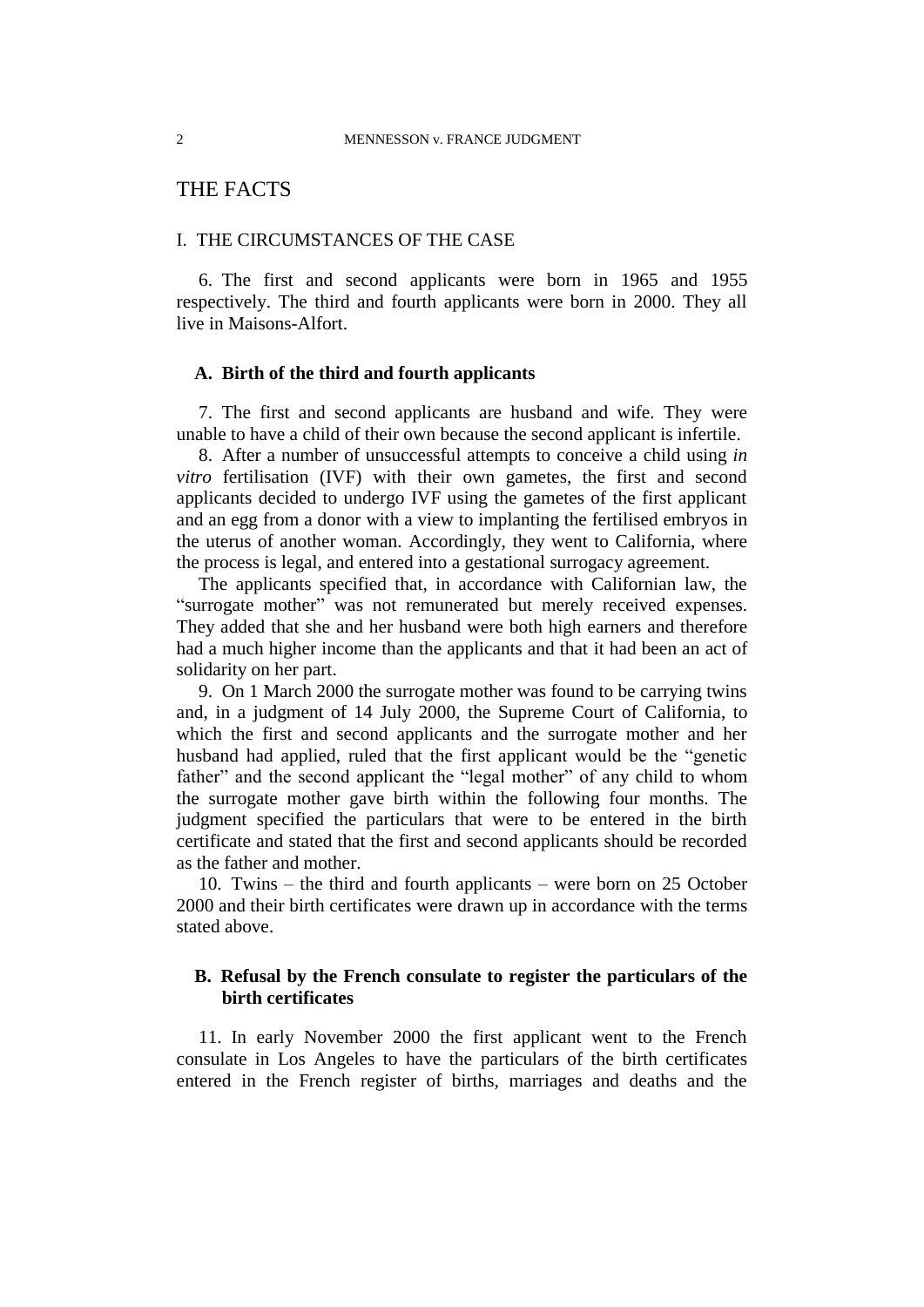children's names entered on his passport so that he could return to France with them.

12. The applicants stated that many French couples in their situation had previously succeeded in carrying out that procedure. The consulate rejected the first applicant's request, however, on the grounds that he could not establish that the second applicant had given birth and, suspecting a surrogacy arrangement, sent the file to the Nantes public prosecutor's office.

### **C. Investigation in respect of the first and second applicants**

13. As the US Federal Administration had issued US passports for the twins on which the first and second applicants were named as their parents, the four applicants were able to return to France in November 2000.

14. In December 2000 a preliminary investigation was carried out at the request of the public prosecutor's office.

15. In May 2001 an investigation was commenced against a person or persons unknown for acting as intermediary in a surrogacy arrangement and in respect of the first and second applicants for false representation infringing the civil status of children.

16. On 30 September 2004, in accordance with the submissions of the Créteil public prosecutor, the investigating judge gave a ruling of no case to answer on the ground that the acts had been committed on US territory, where they were not classified as an offence, and therefore did not constitute a punishable offence in France.

### **D. Proceedings in the civil courts**

17. In the meantime, on 25 November 2002, on the instructions of the public prosecutor's office, the particulars of the birth certificates of the third and fourth applicants had been recorded in the central register of births, marriages and deaths in Nantes by the French consulate in Los Angeles.

18. However, on 16 May 2003 the Créteil public prosecutor instituted proceedings against the first and second applicants in the Créteil *tribunal de grande instance* to have the entries annulled and the judgment recorded in the margin of the entries thus invalidated. He observed that an agreement whereby a woman undertook to conceive and bear a child and relinquish it at birth was null and void in accordance with the public-policy principle that the human body and civil status are inalienable. He concluded that, as the judgment of the Supreme Court of California of 14 July 2000 was contrary to the French concept of international public policy and of French public policy, it could not be executed in France and that the validity of civil-status certificates drawn up on the basis of that judgment could not be recognised in France.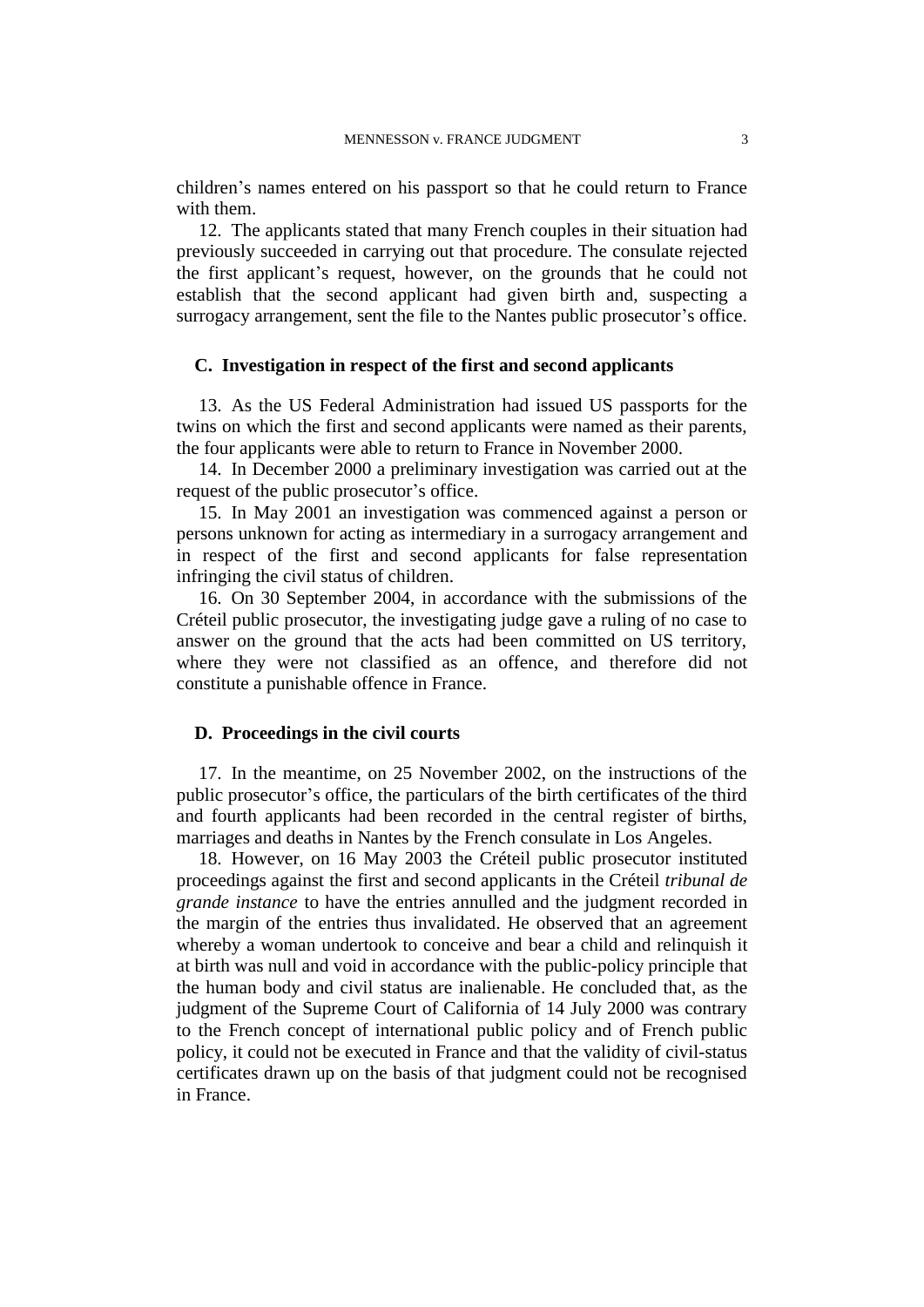#### 4 MENNESSON v. FRANCE JUDGMENT

# *1. Judgment of the Créteil* tribunal de grande instance *of 13 December 2005, judgment of the Paris Court of Appeal of 25 October 2007 and judgment of the Court of Cassation of 17 December 2008*

19. By a judgment of 13 December 2005, the Créteil *tribunal de grande instance* declared the action inadmissible. It found that "the entries had been recorded on the sole initiative of the public prosecutor with the purpose, since avowed, of bringing proceedings to have the entries annulled". It concluded from this that "an action by the public prosecutor on grounds of public policy which he himself ha[d] infringed could not be deemed admissible where the provisions of Article 47 of the Civil Code on which he [relied] allowed him to verify the validity of the certificates in any respect and to reject any request for registration that would render them binding in France".

20. The public prosecutor's office appealed to the Paris Court of Appeal, which upheld the lower court's judgment on 25 October 2007. The Court of Appeal also considered the public prosecutor's action for annulment of the entries in the Nantes central register of births, marriages and deaths inadmissible as a matter of international public policy. It substituted its own grounds for that decision, however, finding that the contents of the entries were accurate as regards the judgment of the Supreme Court of California of 14 July 2000 and that the public prosecutor's office was not disputing the fact that the judgment was binding on France or that, under Article 47 of the Civil Code, the certificates drawn up in California in accordance with the usual procedures in that State should be deemed valid.

21. On 17 December 2008 the Court of Cassation (First Civil Division) quashed that judgment on the ground that the public prosecutor's office had an interest in bringing proceedings for annulment of the entries since, as established by the Court of Appeal, the birth certificates in question could only have been drawn up following a surrogacy arrangement. It remitted the case to the Paris Court of Appeal with a differently constituted bench.

## *2. Judgment of the Paris Court of Appeal of 18 March 2010*

22. By a judgment of 18 March 2010, the Paris Court of Appeal overturned the judgment remitted to it, annulled the entries pertaining to the birth certificates and ordered its judgment to be recorded in the margin of the invalidated birth certificates.

23. Regarding the admissibility of the action brought by the public prosecutor's office, the court found that it could not be seriously alleged that the prosecution authorities had contravened public policy or disrupted peaceful family relations by requesting that the contents of an entry that they themselves had ordered be annulled, since the purpose was to frustrate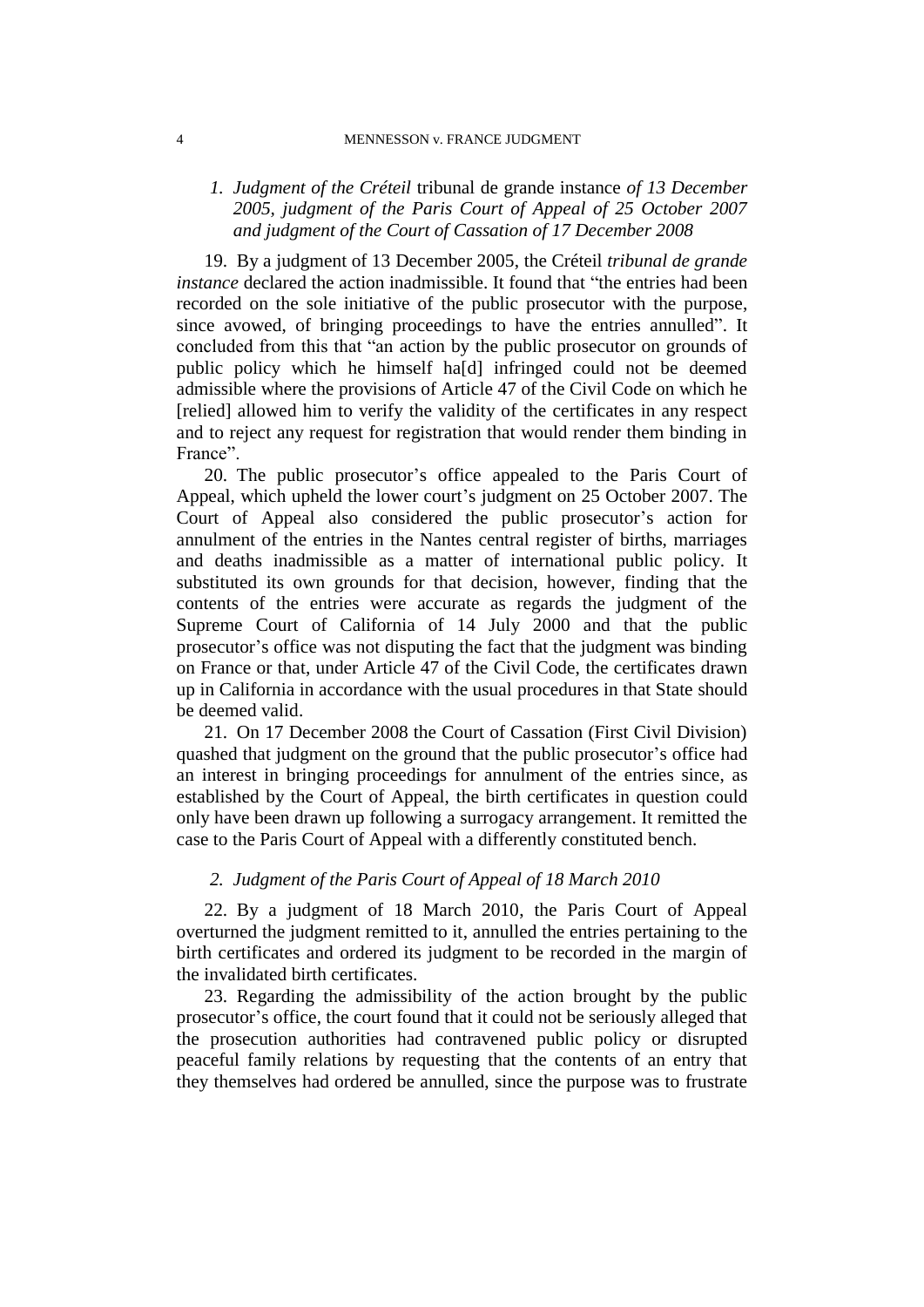the effects of a foreign civil status which they considered contrary to French public policy or to guard against an application to have the entries recorded. 24. The Court of Appeal ruled on the merits as follows:

"... The birth certificates were drawn up on the basis of the Supreme Court of California's judgment of 14 July 2000 which declared [the first applicant] the genetic father and [the second applicant] the legal mother of any child to which [the surrogate mother] gave birth between 15 August and 15 December 2000. The civil-status documents are therefore indissociable from the decision underlying them and the effectiveness of that decision remains conditional on its international lawfulness.

Recognition, on national territory, of a decision delivered by a court of a State that is not bound to France by any convention is subject to three conditions: the indirect jurisdiction of the foreign court based on the connection between the court and the case; compliance of the merits and procedure with international public policy; and absence of circumvention of the law.

It has been established in the present case that following a surrogacy agreement [the surrogate mother] gave birth to twins who were conceived from the gametes of [the first applicant and of a third party and were relinquished to [the first and second applicants].

Under Article 16-7 of the Civil Code, whose provisions deriving from Law no. 94-653 of 29 July 1994, and not amended by Law no. 2004-800 of 6 August 2004, are a matter of public policy by virtue of Article 16-9 of the same Code, any agreement concerning reproductive or gestational surrogacy is null and void. Accordingly, the judgment of the Californian Supreme Court, which indirectly validated a surrogacy agreement, contravenes the French concept of international public policy. Consequently, without having to ascertain whether the law has been circumvented, the entries in the French central register of births, marriages and deaths of the particulars of the US birth certificates naming [the second applicant] as the mother of the children must be annulled and the present judgment recorded in the margin of the invalidated birth certificates.

[The applicants] cannot seriously claim that they have not had a fair hearing; nor do they have justifiable grounds for arguing that this measure contravenes provisions laid down in international conventions and domestic law. The concepts to which they refer, in particular the child's best interests, cannot allow them – despite the practical difficulties engendered by the situation – to validate *ex post facto* a process whose illegality, established first in the case-law and subsequently by the French legislature, is currently enshrined in positive law. Furthermore, non-registration does not have the effect of depriving the two children of their US civil status or calling into question their legal parent-child relationship with [the first and second applicants] recognised under Californian law ..."

## *3. Judgment of the Court of Cassation of 6 April 2011*

25. The applicants appealed on points of law, submitting that the children's best interests – within the meaning of Article  $3 \n\delta 1$  of the International Convention on the Rights of the Child – had been disregarded and complaining of a breach of their right to a stable legal parent-child relationship and, further, of a violation of Article 8 of the Convention taken alone and in conjunction with Article 14. They submitted, further, that the decision of a foreign court recognising the legal parent-child relationship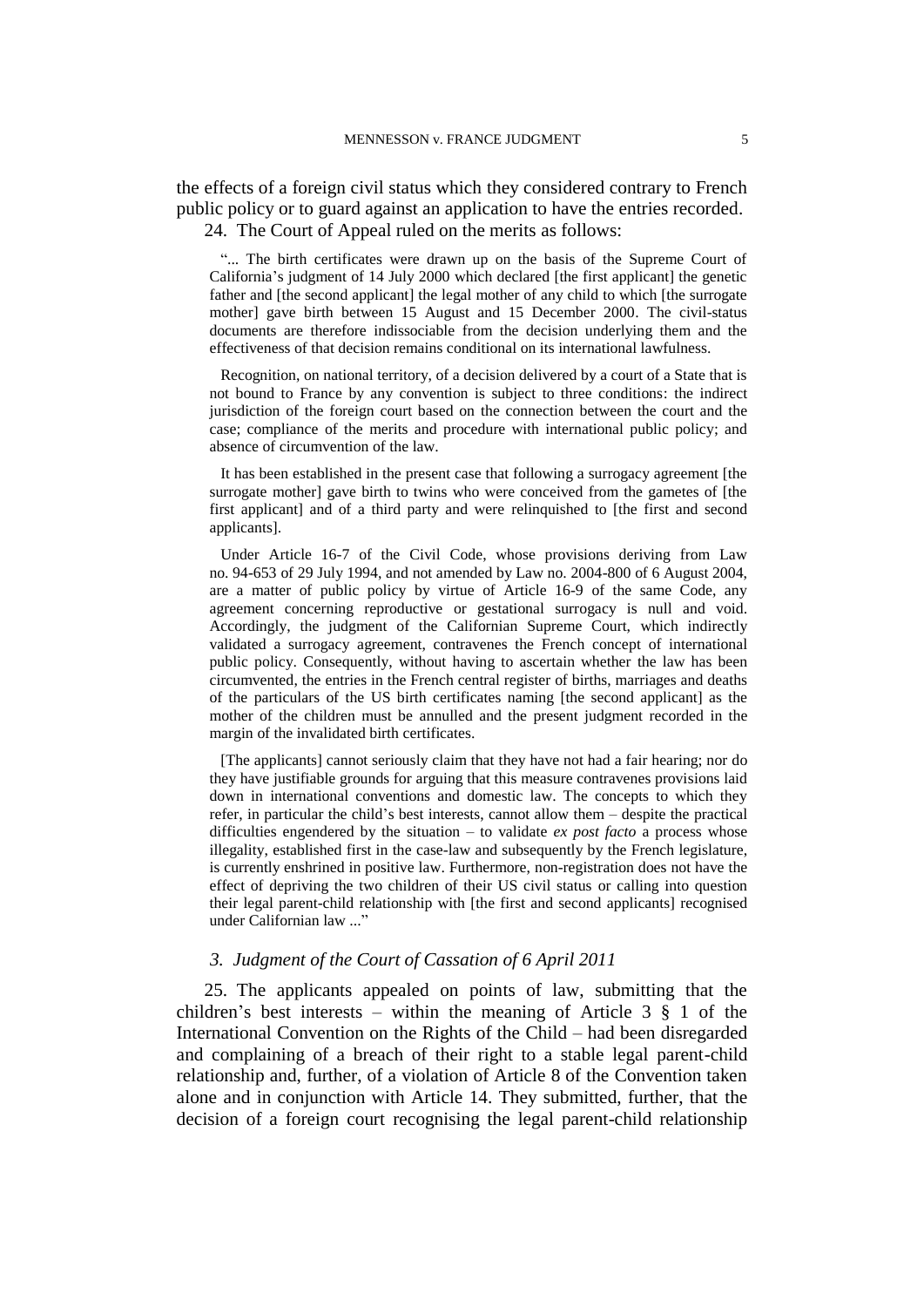between a child and a couple who had lawfully contracted an agreement with a surrogate mother was not contrary to international public policy, which should not be confused with domestic public policy.

26. At a hearing on 8 March 2011 the advocate-general recommended quashing the judgment. He expressed the view that a right lawfully acquired abroad or a foreign decision lawfully delivered by a foreign court could not be prevented from taking legal effect in France on grounds of international public policy where this would infringe a principle, a freedom or a right guaranteed by an international convention ratified by France.

He noted in particular that in *Wagner and J.M.W.L. v. Luxembourg* (no. 76240/01, 28 June 2007) the Court had taken account, in its examination of the case under Article 8 of the Convention, of an "effective family life" and "*de facto* family ties" between a single mother and the child she had adopted in Peru, without attaching any importance to the fact that the former had gone abroad in search of a legal system which would allow her to obtain what the law of her country of origin refused her. In the advocate-general's opinion, if the same rationale were applied in the present case, even where domestic law had been circumvented, a legal relationship lawfully created abroad could not be prevented from producing the relevant legal effects where it concerned an effective family set-up and allowed it to function and evolve in normal conditions from the standpoint of Article 8 of the Convention. He also observed that the third and fourth applicants had been living in France for ten years and "[were being] brought up there by genetic and intended parents in a *de facto* family unit in which [they were receiving] affection, care, education, and the material welfare necessary to their development" and that this effective and affective family unit – fully lawful in the eyes of the law of the country in which it had originated – [was] "legally clandestine", "the children having no civil status recognised in France and no parent-child relationship regarded as valid under French law". As to whether that state of affairs infringed their "right to a normal family life", the advocate-general replied as follows:

"... At this stage two answers are possible: either – somewhat theoretically and largely paradoxically  $-$  the refusal to register the birth particulars is inconsequential and does not substantially affect the family's daily life, which means that registration is a mere formality and it is therefore difficult to see any major obstacle in the circumstances to recording the details of certificates with such minimal legal effect that it is inconceivable that they are capable in themselves of shaking the foundations of our fundamental principles and seriously contravening public policy (since they do not intrinsically contain any mention of the nature of the birth).

Alternatively, the refusal to register the birth details permanently and substantially disrupts the family's life, which is legally split into two in France – the French couple on one side and the foreign children on the other – and the question then arises whether our international public policy – even based upon proximity – can frustrate the right to family life within the meaning of Article 8 [of the Convention] or whether, on the contrary, public policy of that kind, whose effects have to be analysed in practical terms as do those of the foreign rights or decisions that it seeks to exclude,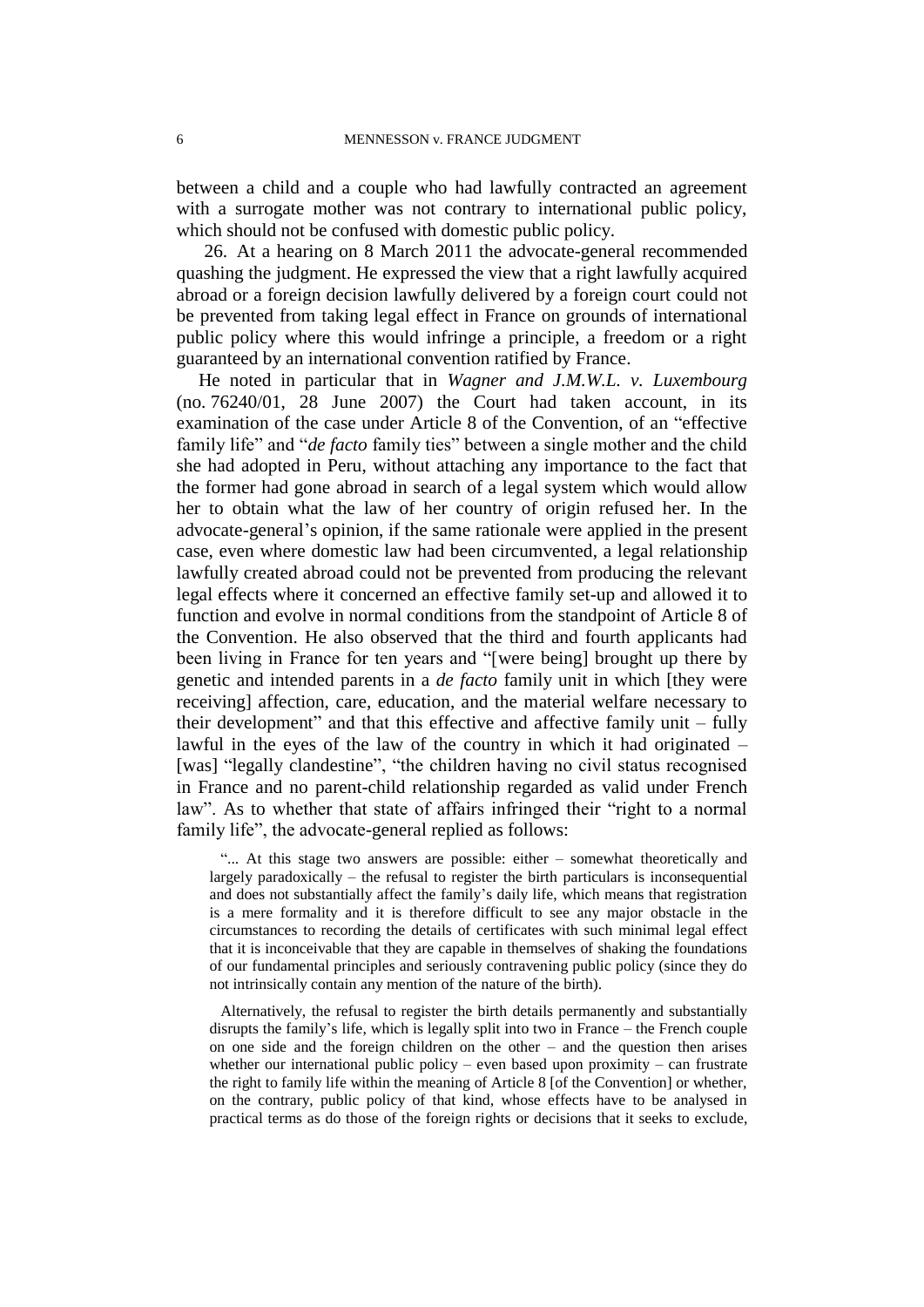should not be overridden by the obligation to comply with a provision of the **Convention** 

If the second alternative is retained on the grounds that international conventions must take precedence over public policy based on a standard provided for in a legislative provision, this will not necessarily result in the automatic collapse of the barriers erected by the domestic public-policy provision in such circumstances. As long as the European Court has not given a clear ruling on the question of the lawfulness of surrogacy and allows the States to legislate as they deem fit in this area, it can be considered contrary to public policy to validate, on grounds of respect for family life, situations created illegally within the countries which prohibit them.

However, where it is merely a question of giving effect on the national territory to situations lawfully established abroad – be this at the cost of deliberately disregarding the strictures of a mandatory law – there is nothing to preclude international public policy – even based upon proximity – from being overridden in order to allow families to lead a life in conformity with the legal conditions in which they were created and the *de facto* conditions in which they now live. Furthermore, the best interests of the child, envisaged not only under the New York Convention but also under the case-law of the Court of Human Rights which has established this criterion as a component of respect for family life, also militate in favour of this interpretation. At least this is the lesson that I think we can draw from the judgment in *Wagner* [*and J.M.W.L.*] ..."

27. However, on 6 April 2011 the Court of Cassation (First Civil Division) gave judgment dismissing the appeal on the following grounds:

" ... the refusal to register the particulars of a birth certificate drawn up in execution of a foreign court decision, based on the incompatibility of that decision with French international public policy, is justified where that decision contains provisions which conflict with essential principles of French law. According to the current position under domestic law, it is contrary to the principle of inalienability of civil status  $-$  a fundamental principle of French law – to give effect, in terms of the legal parent-child relationship, to a surrogacy agreement, which, while it may be lawful in another country, is null and void on public-policy grounds under Articles 16-7 and 16-9 of the Civil Code.

Accordingly, the Court of Appeal correctly held that, in giving effect to an agreement of this nature, the "American" judgment of 14 July 2000 conflicted with the French concept of international public policy, with the result that registration of the details of the birth certificates in question, which had been drawn up in application of that judgment, should be annulled. This does not deprive the children of the legal parent-child relationship recognised under Californian law and does not prevent them from living with Mr and Mrs Mennesson in France; nor does it infringe the children's right to respect for their private and family life within the meaning of Article 8 of the Convention ..., or the principle that their best interests are paramount as laid down in Article 3 § 1 of the International Convention on the Rights of the Child ..."

### *4. Request for certificate of nationality*

28. On 16 April 2013 the first applicant lodged an application with the Charenton-le-Pont District Court for a certificate of French nationality for the third and fourth applicants. The senior registrar sent him acknowledgement-of-receipt forms dated 31 October 2013 and 13 March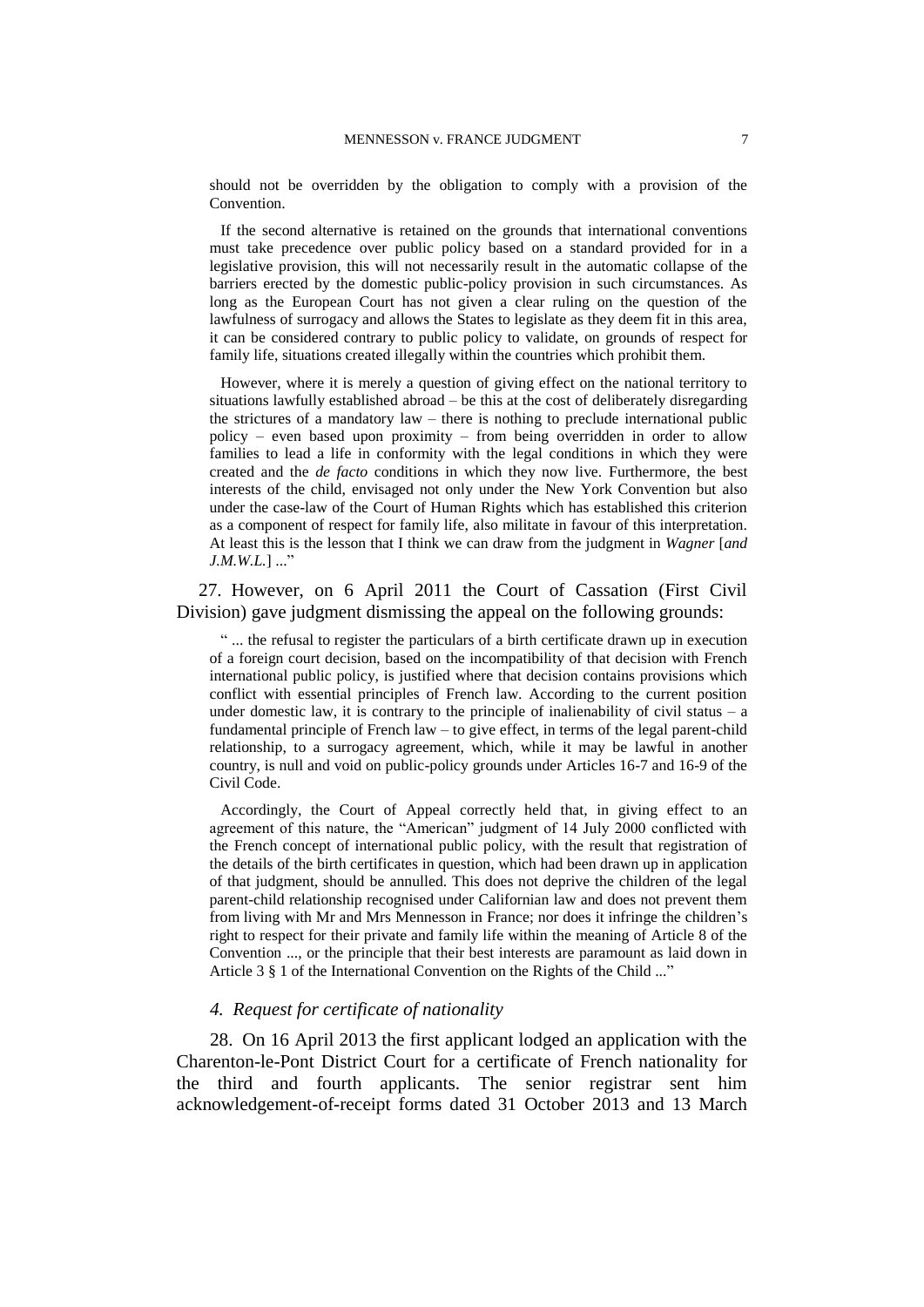2014, indicating that the request "was still being processed in [his] department pending a reply to the request for authentication sent to the consulate of Los Angeles, California". ...

# THE LAW

## I. ALLEGED VIOLATION OF ARTICLE 8 OF THE CONVENTION

43. The applicants complained that, to the detriment of the children's best interests, they were unable to obtain recognition in France of the legal parent-child relationship lawfully established abroad between the first two applicants and the third and fourth applicants born abroad as the result of a surrogacy agreement. They complained of a violation of the right to respect for their private and family life guaranteed by Article 8 of the Convention as follows:

"1. Everyone has the right to respect for his private and family life, his home and his correspondence.

2. There shall be no interference by a public authority with the exercise of this right except such as is in accordance with the law and is necessary in a democratic society in the interests of national security, public safety or the economic well-being of the country, for the prevention of disorder or crime, for the protection of health or morals, or for the protection of the rights and freedoms of others."

...

### **B. The merits**

### *1. Whether there has been an interference*

48. It is not in dispute between the parties that the refusal of the French authorities to legally recognise the family tie between the applicants amounts to an "interference" in their right to respect for their family life and accordingly raises an issue with regard to the negative obligations of the respondent State under Article 8 rather than their positive obligations.

49. The Court agrees, reiterating that this was its approach in, among other cases, *Wagner and J.M.W.L.* (no. 76248/01, § 123, 28 June 2007) and *Negrepontis-Giannisis v. Greece* (no. 56759/08, § 58, 3 May 2011), which concerned the refusal of the Luxembourg and Greek courts respectively to recognise legally an adoption that had been established in foreign judgments. It specifies that, as in those cases, there has been an interference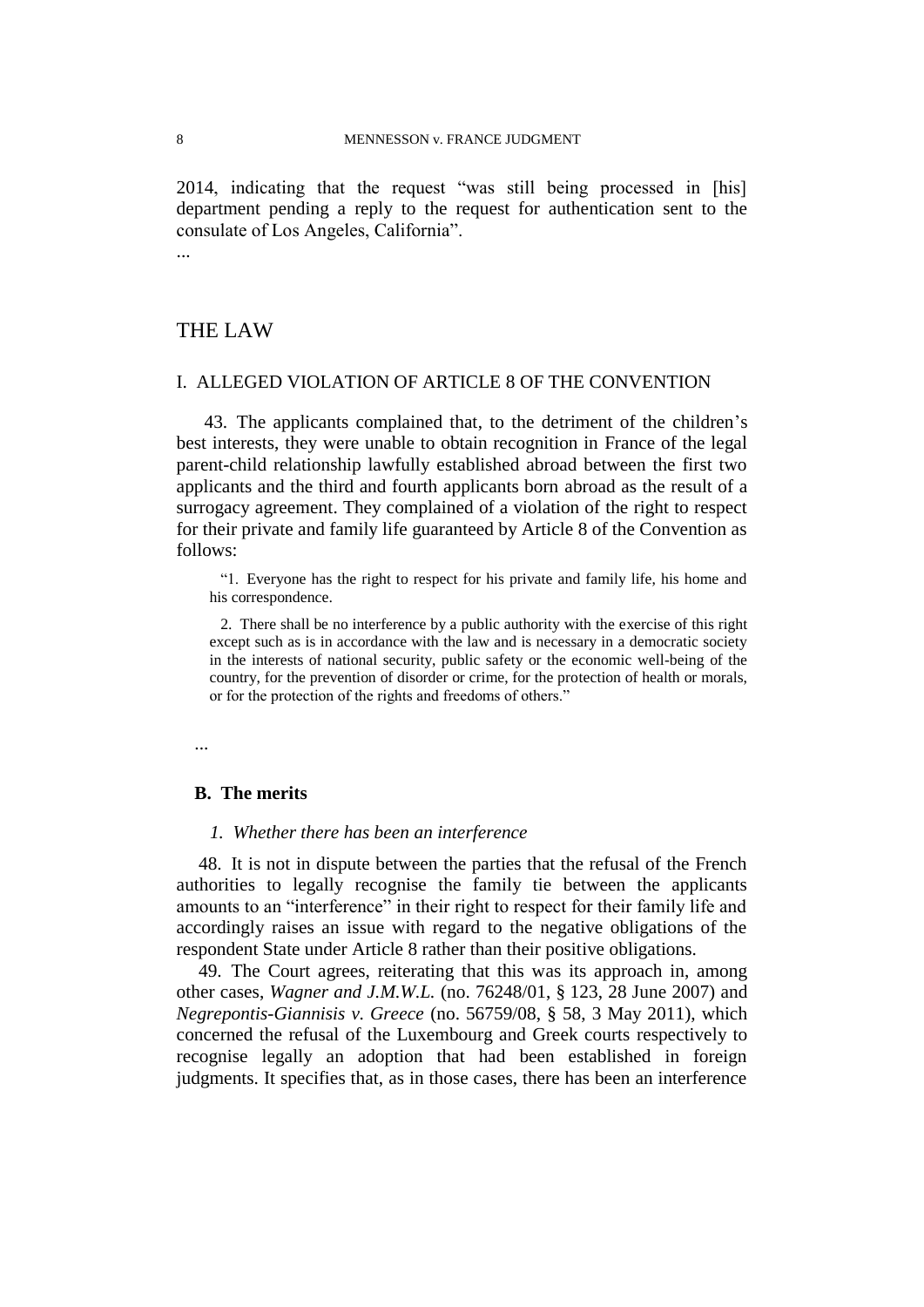in the present case in the exercise of the right guaranteed by Article 8 not only regarding "family life" but also "private life".

50. Such interference will be in breach of Article 8 of the Convention unless it can be justified under paragraph 2 of that Article as being "in accordance with the law", pursuing one or more of the legitimate aims listed therein, and being "necessary in a democratic society" in order to achieve the aim or aims concerned. The notion of "necessity" implies that the interference corresponds to a pressing social need and, in particular that it is proportionate to the legitimate aim pursued (see, for example, *Wagner and J.M.W.L.*, § 124, and *Negrepontis-Giannisis*, § 61, both cited above).

### *2. Justification for the interference*

### **(a) "In accordance with the law"**

#### *(i) The applicants*

51. The applicants alleged that there was an insufficient legal basis for the interference in question. In their submission, they had been justified, on the basis of the position under domestic law at the material time, in believing that their application for registration of the details of the birth certificates legally drawn up in California would not be refused on the ground of an infringement of public policy and would succeed without any difficulty. They referred to the principle of the attenuated effect of public policy according to which "the reaction to a provision that contravened public policy vari[ed] according to whether the case concerned the acquisition of a right in France or giving effect in France to a right validly acquired, without fraud, abroad" (*Rivière* judgment; Cass. Civ., First Division, 17 April 1953).

52. They pointed out, firstly, that Article 16-7 of the Civil Code was confined to enshrining the principle that any reproductive or gestational surrogacy agreement was null and void and did not provide that nullity extended to the legal parent-child relationship in respect of children thus conceived, particularly where that relationship was legally established through the effect of a foreign judgment. Furthermore, in their view, no provision of French law prohibited the establishment of a legal parent-child relationship between a child thus conceived and the woman and man to whom the child was relinquished, and Article 47 of the Civil Code, as worded at the relevant time, provided that civil-status documents drawn up in a foreign country were deemed to be valid in so far as they had been drawn up in accordance with the procedures used in that country. They submitted in that connection that the fact that the legislature had amended that provision in 2003 to make express provision for such certificates not to be deemed valid where the facts declared therein did not match the reality showed that compliance with that condition had not previously been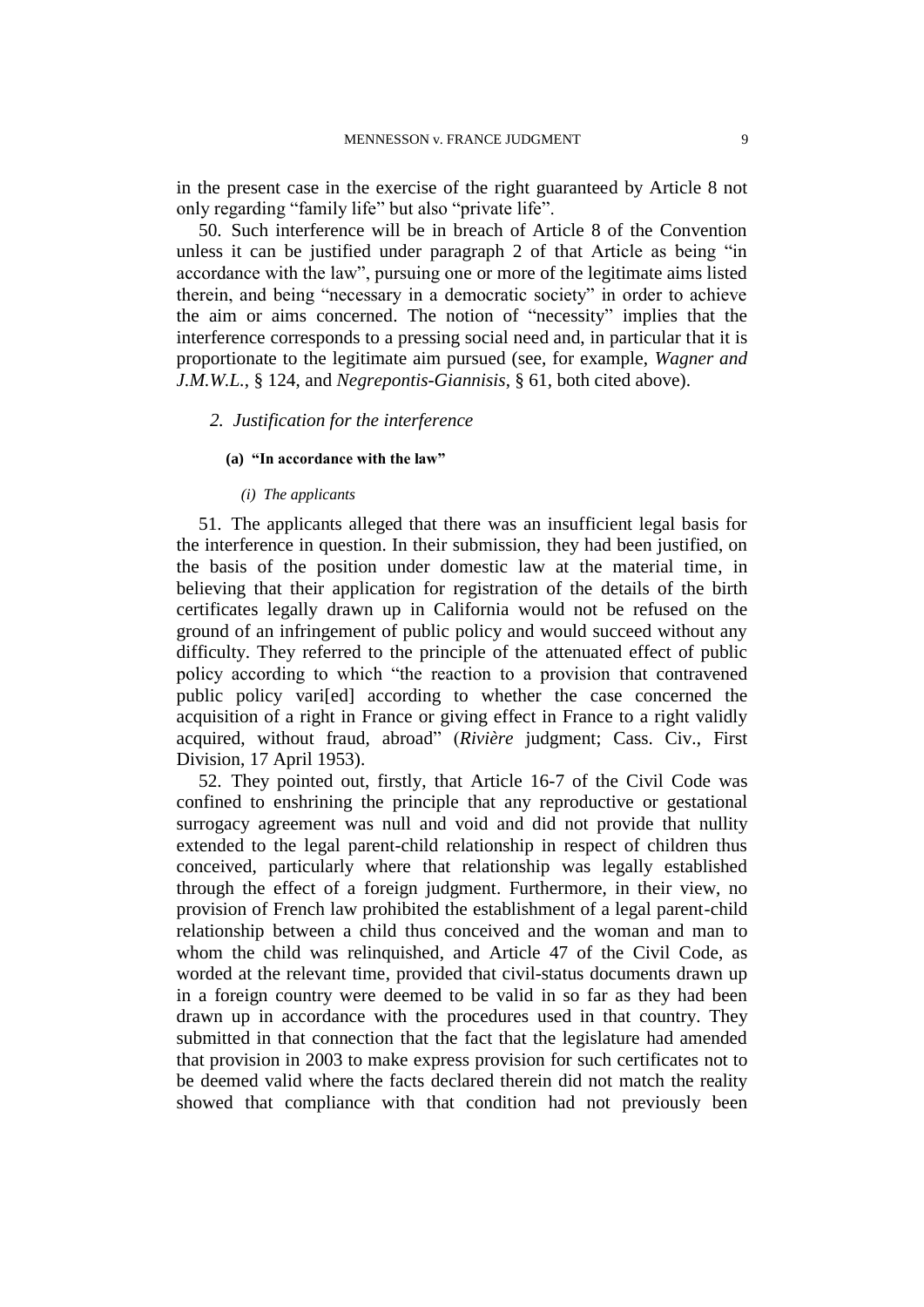required. They also stated that other couples who had entered into surrogacy agreements abroad had succeeded in having their children's birth details registered.

53. Secondly, at the material time the case-law did not preclude recognition of legal parent-child relationships on grounds of international public policy. The Court of Cassation had only made a contrary ruling in cases where the surrogate mother had also been the biological mother of the child or where the surrogacy arrangement had been carried out in France (judgments of 31 May 1991 and 29 June 1994), and the public prosecutor's office had decided not to appeal on points of law against a judgment of the Paris Court of Appeal of 15 June 1990 validating the adoption of a child conceived in the United States by a reproductive or gestational surrogacy arrangement, whereas at the same time it had appealed against a judgment validating the adoption of a child thus conceived in France. They considered irrelevant the Government's submission that the case-law on Article 47 of the Civil Code deriving from the Court of Cassation's judgment of 12 November 1986 meant that civil-status documents drawn up in a third country did not have to be given effect in France where the details recorded therein did not match the reality. They pointed out in this connection that the certificates drawn up in the United States in their case did not purport to establish a biological link between the second applicant and the third and fourth applicants.

54. Thirdly, while other couples in their situation had easily obtained passports for their children from the French consulate in Los Angeles, the applicants had been faced with an abrupt change of practice in that respect, designed to detect cases of surrogate mothers, which was comparable to the sudden change in practice that had been the subject of a finding of a violation by the Court in *Wagner and J.M.W.L.* (cited above, § 130).

#### *(ii) The Government*

55. The Government submitted that the interference had been "in accordance with the law". They observed in that connection that Article 16-7 of the Civil Code, which was a public-policy provision, provided that any reproductive or gestational surrogacy agreement was null and void, and that the Court of Cassation had observed in its judgments of 31 May 1991 and 29 June 1994 that the principle of inalienability of the human body and civil status, which were also a matter of public policy, precluded the attribution of the status of father or mother by contract and precluded giving effect to a parent-child relationship provided for in surrogacy agreements. In their submission, the fact that those judgments concerned the validity of adoption orders made following a surrogacy arrangement carried out on French territory did not affect their relevance in the present case. What was important was that they clearly established that agreements of this kind contravened these public-policy principles. In other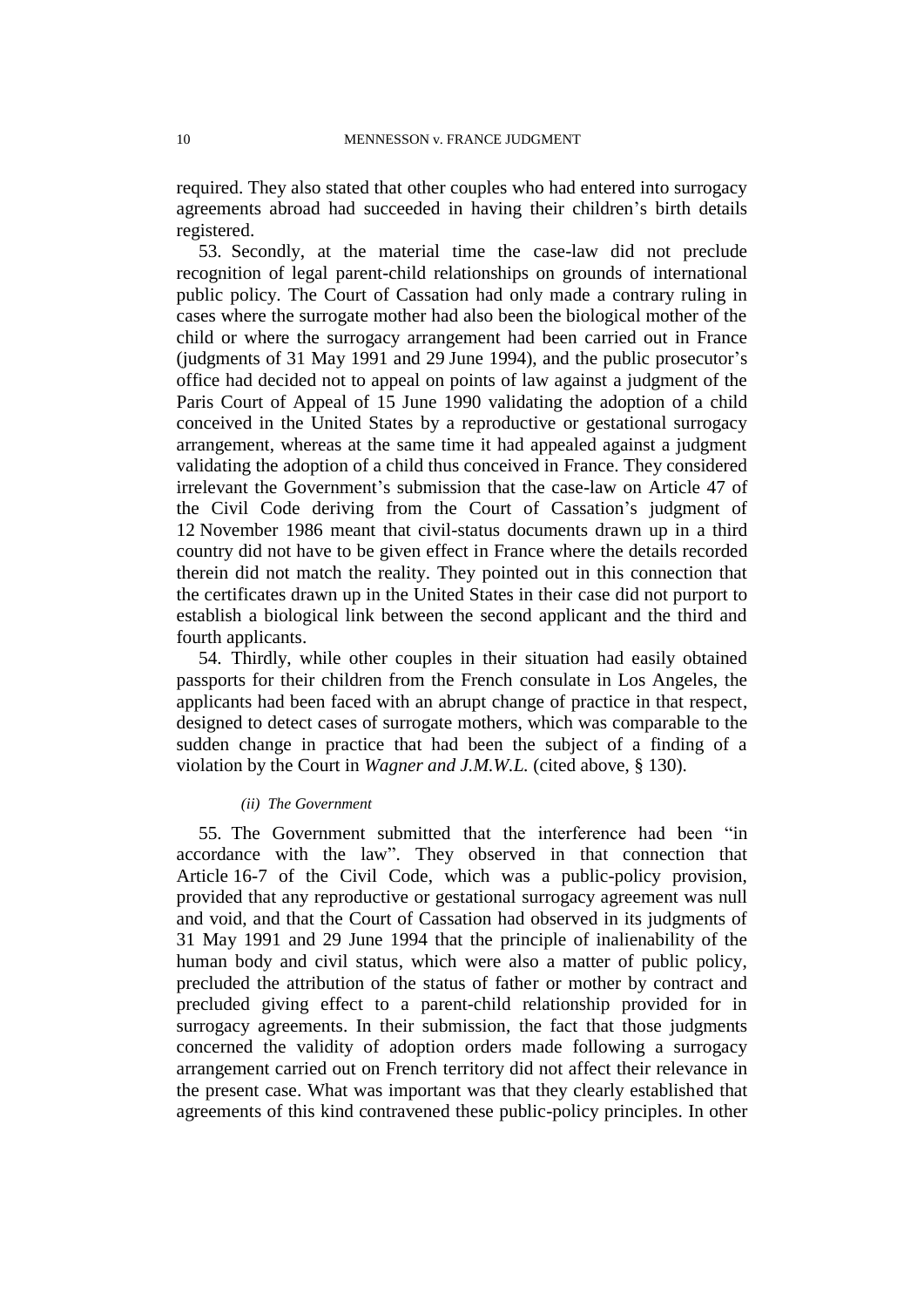words, according to the Government, the applicants could not have been unaware of the public-policy nature of the prohibition on surrogacy arrangements under French law when they entered into the agreement, or of the difficulties likely to arise subsequently.

56. They added that in accordance with the case-law on Article 47 of the Civil Code deriving from the judgment of the Court of Cassation of 12 November 1986, the authorities were justified in refusing to give effect in France to civil-status documents drawn up in a third State where the details recorded therein did not match the reality. They specified further that, other than in isolated cases, there had been no practice in France, at the date of birth of the third and fourth applicants, consisting in registering the birth particulars of children born as the result of a surrogacy agreement performed abroad. That distinguished the facts of the present case from those in *Wagner and J.M.W.L.*, cited above, in which the applicants had been deprived of the benefit of this type of practice with regard to adoption.

#### *(iii) The Court*

57. According to the Court's case-law, the expression "in accordance with the law" in Article 8  $\S$  2 requires that the measure or measures in question should have some basis in domestic law, but also refers to the quality of the law in question, requiring that it should be accessible to the person concerned and foreseeable as to its effects. In order for the law to meet the criterion of foreseeability, it must set forth with sufficient precision the conditions in which a measure may be applied, to enable the persons  $concerned - if need be, with appropriate advice - to regulate their conduct$ accordingly (see, for example, *Rotaru v. Romania* [GC], no. 28341/95, § 55, ECHR 2000-V, and *Sabanchiyeva and Others v. Russia*, no. 38450/05, § 124, ECHR 2013).

58. The Court considers that these conditions are met in the present case. It notes first of all that the applicants have not adduced any evidence in support of their assertion that a more liberal practice used to exist in France regarding the recognition of a legal parent-child relationship between children born abroad as the result of a surrogacy agreement and the intended parents. It observes next that at the material time Articles 16-7 and 16-9 of the Civil Code expressly provided that surrogacy agreements were null and void and specified that this was on public-policy grounds. Admittedly, the Court of Cassation had not given a general ruling on the question of recognition under French law of the legal parent-child relationship between intended parents and children born abroad as the result of a surrogacy agreement. It had, however, previously specified – in a case in which the surrogate mother was the biological mother – that such an agreement contravened the principles of the inalienability of the human body and civil status. It had concluded in a similar case that this precluded the establishment of a legal parent-child relationship between the child thus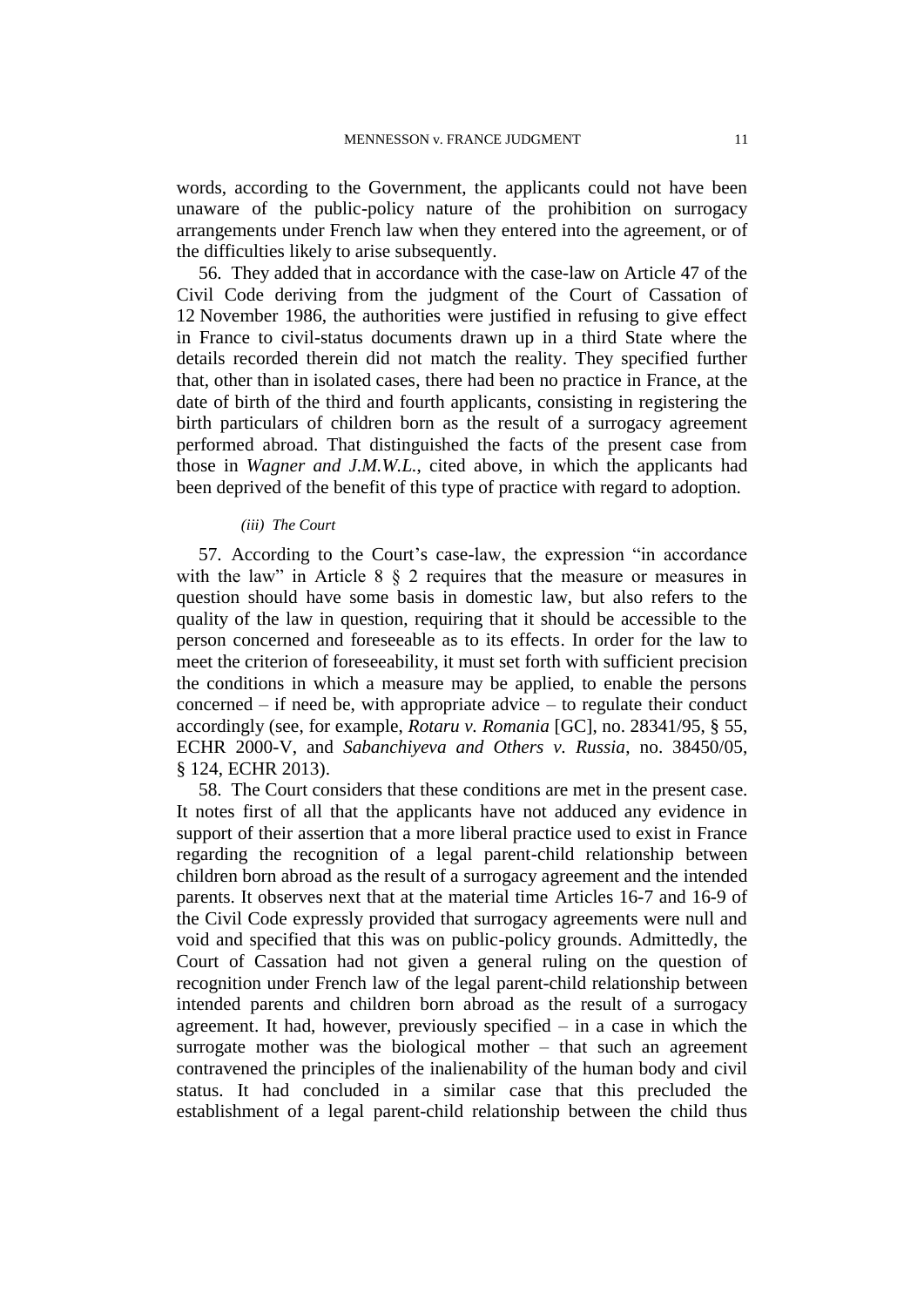conceived and the intended mother, and precluded, among other things, registration in the register of births, marriages and deaths of the details recorded in a birth certificate drawn up abroad ... It was on the basis of those provisions of the Civil Code and in accordance with that explicit case-law that the Court of Cassation concluded in the present case that the judgment of the Supreme Court of California of 14 July 2000 was contrary to the French concept of international public policy in that it gave effect to a surrogacy agreement and that the entries in the French register of births, marriages and deaths of the particulars of the birth certificates drawn up in application of that judgment should be annulled. In the Court's view, the applicants could not therefore have been unaware that there was at least a substantial risk that the French courts would rule accordingly in their case, even if no provision of domestic law expressly precluded recognition of a legal parent-child relationship between the first and second and the third and fourth applicants, and notwithstanding the principle of the attenuated effect of public policy (which, moreover, the *Conseil d'État* considers inapplicable to this type of situation ...). The Court therefore finds that the interference was "in accordance with the law" within the meaning of Article 8 of the Convention.

#### **(b) Legitimate aims**

59. The applicants observed that the public prosecutor's office had, of its own initiative, requested registration of the US judgment delivered in their case and subsequently, several months after obtaining registration, applied to the domestic courts to have it annulled. They argued that, in the light of those contradictory actions, the French authorities could not be deemed to have pursued a legitimate aim.

60. The Government replied that the reason for the refusal to record the particulars of the US birth certificates in the French register of births, marriages and deaths was that this would have given effect to a surrogacy agreement, which was formally forbidden under a domestic public-policy provision and constituted a punishable offence if performed in France. French law accordingly reflected ethical and moral principles according to which the human body could not become a commercial instrument and the child be reduced to the object of a contract. In their submission, the "legitimate aims" of the interference were the prevention of disorder or crime, the protection of health and the protection of the rights and freedoms of others. They added that the reason the public prosecutor's office had requested that the particulars of the birth certificates of the third and fourth applicants be recorded was precisely to enable it to request subsequently that these entries be annulled. In doing so it had complied with Article 511 of the general circular on civil status of 11 May 1999, which prescribed automatic registration where public policy was concerned, particularly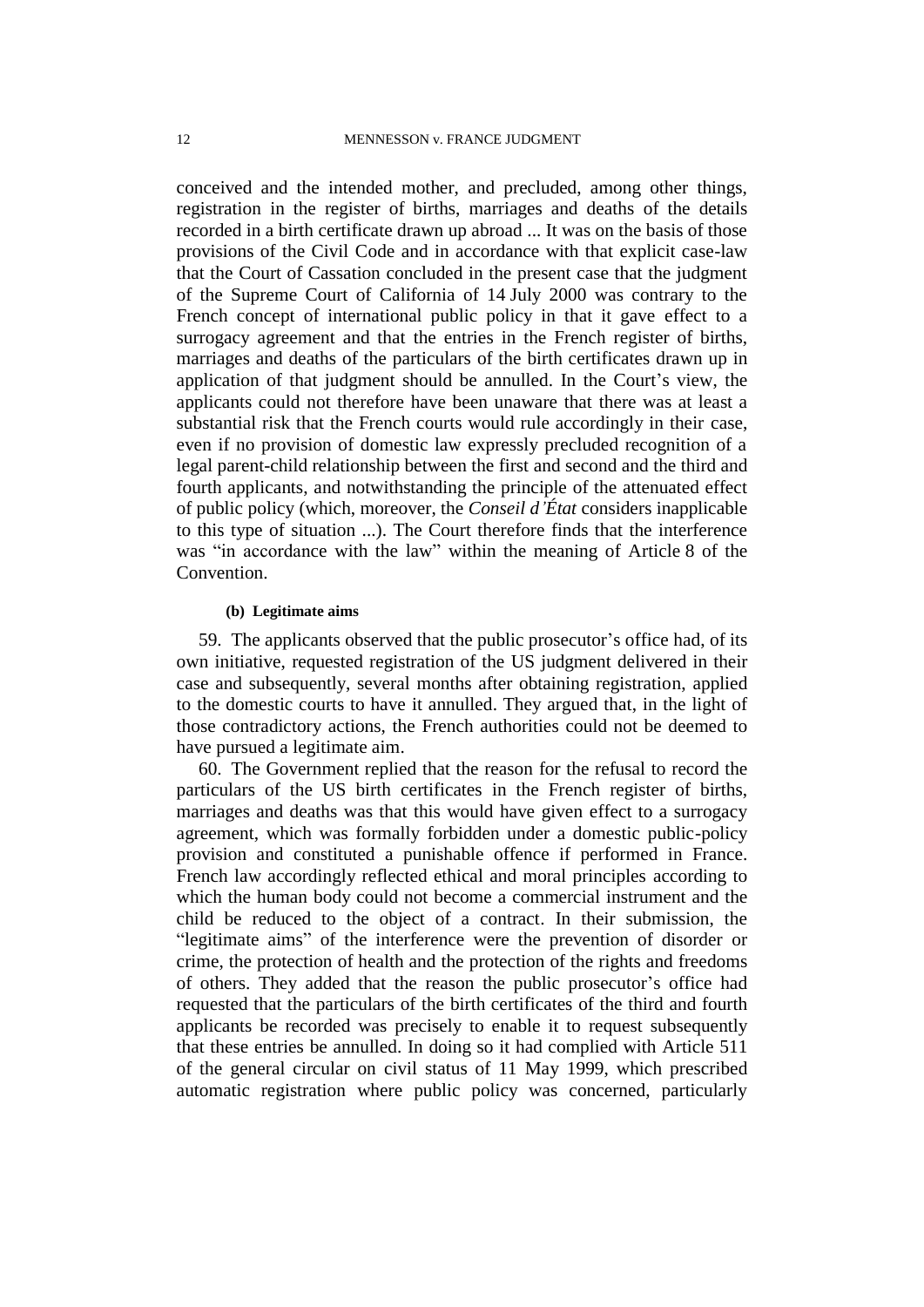where it was necessary to annul a civil-status document concerning a French national that had been drawn up abroad in accordance with local procedures.

61. The Court is not convinced by the applicants' submission. The mere fact that the public prosecutor's office itself requested registration of the judgment of the Supreme Court of California of 14 July 2000, in order to then request that the entry be annulled, cannot lead the Court to conclude that the aim pursued by the interference in question did not appear among those listed in the second paragraph of Article 8. Nor, however, is it convinced by the Government's assertion that the aim was to "prevent disorder or crime". The Court observes that the Government have not established that where French nationals have recourse to a surrogacy arrangement in a country in which such an agreement is legal this amounts to an offence under French law. It notes in this connection that, although an investigation was commenced in the present case for "acting as an intermediary in a surrogacy arrangement" and for "false representation infringing the civil status of children", the investigating judge held that there was no case to answer on the ground that, as the acts had been committed on US territory, where they were not classified as a criminal offence, they did not constitute a punishable offence in France (see paragraphs 15-16 above).

62. The Court understands, however, that the reason France refuses to recognise a legal parent-child relationship between children born abroad as the result of a surrogacy agreement and the intended parents is that it seeks to deter its nationals from having recourse to methods of assisted reproduction outside the national territory that are prohibited on its own territory and aims, in accordance with its perception of the issue, to protect children and – as can be seen from the study by the *Conseil d'État* of 9 April 2009 ... – surrogate mothers. Accordingly, the Court accepts that the Government may consider that the interference pursued two of the legitimate aims listed in the second paragraph of Article 8 of the Convention: the "protection of health" and "the protection of the rights and freedoms of others".

#### **(c) "Necessary in a democratic society"**

#### *(i) The applicants*

63. The applicants conceded that, as there was no common European approach, the States Parties in principle had a wide margin of appreciation regarding the content of legal provisions concerning surrogacy. They submitted that in the present case, however, the scope of that margin of appreciation was relative. In their submission, the question was not whether the prohibition of surrogacy agreements by a member State was compatible with the Convention. What was in issue here was a decision which, in their country of residence, deprived children born as the result of a surrogacy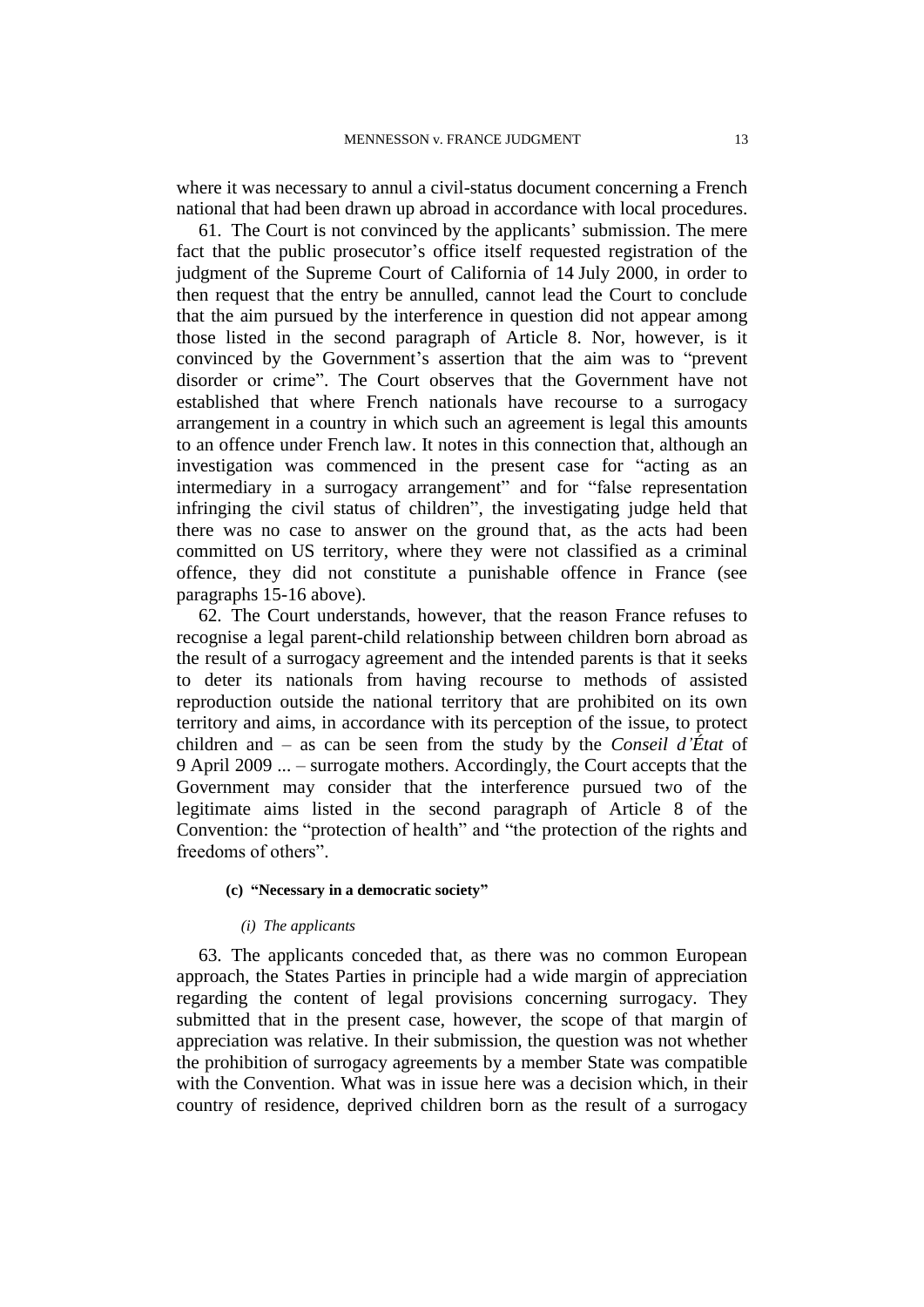agreement lawfully performed abroad of civil-status documents indicating their legal relationship with their parents, including their biological father. They also considered that there was, at the very least, a favourable trend in Europe towards taking account of situations such as theirs. Referring to *Wagner and J.M.W.L.*, cited above, they pointed out that the need to take account of the child's best interests had the effect of restricting the States' margin of appreciation.

64. Referring to that judgment (ibid., § 135), the applicants next submitted that the French courts had not carried out the requisite concrete and thorough examination of their family situation and the competing interests. The Court of Appeal had simply disregarded, without stating reasons, the ground of appeal based on an alleged violation of Article 8 of the Convention and the Court of Cassation had upheld that judgment, merely stating that the measure in question did not prevent the applicants from living together.

65. Furthermore, according to the applicants, the rigid position of the Court of Cassation, which set out to maintain the blanket "deterrent effect" of the prohibition of surrogacy, amounted to precluding any pragmatic arrangement that would recognise – in the child's best interests – the effects of a situation that had been lawfully created abroad. In their view, this was contrary to the Court's case-law on Article 8, which had established a practical approach to the reality of family life (the applicants referred, in particular, to the judgment in *Wagner and J.M.W.L.*, cited above, § 133).

66. In the applicants' submission, the justification by the domestic courts was irrelevant since the principle of the inalienability of a person's civil status was the subject of numerous practical arrangements. Transsexuals, for example, could obtain a change of the sex stated on their birth certificate, and the legal recognition of children lawfully born abroad as the result of a surrogacy agreement was the subject of debate among legal commentators, in Parliament and in society. It was all the more irrelevant since in principle French law was currently favourable to "intended" parents. Accordingly, in the case of the implantation of embryos in the womb of a third party, which was legal in France (the applicants referred to Articles L. 2141-4 et seq. of the Public Health Code), a woman who carried the embryo of another couple and gave birth to a child who was not biologically hers, could – as could her partner – establish a legal parent-child relationship with that child that excluded the biological parents. Similarly, in cases of donor insemination (also legal in France), no legal parent-child relationship could be established with the sperm donor, whereas a legal parent-child relationship with the mother's partner could be established (the applicants referred to Articles 311-19 and 311-20 of the Civil Code).

67. The applicants observed that an additional factor to be taken into account was that the interference did not allow the pursued aim to be achieved, since, as pointed out by the Court of Cassation, it did not deprive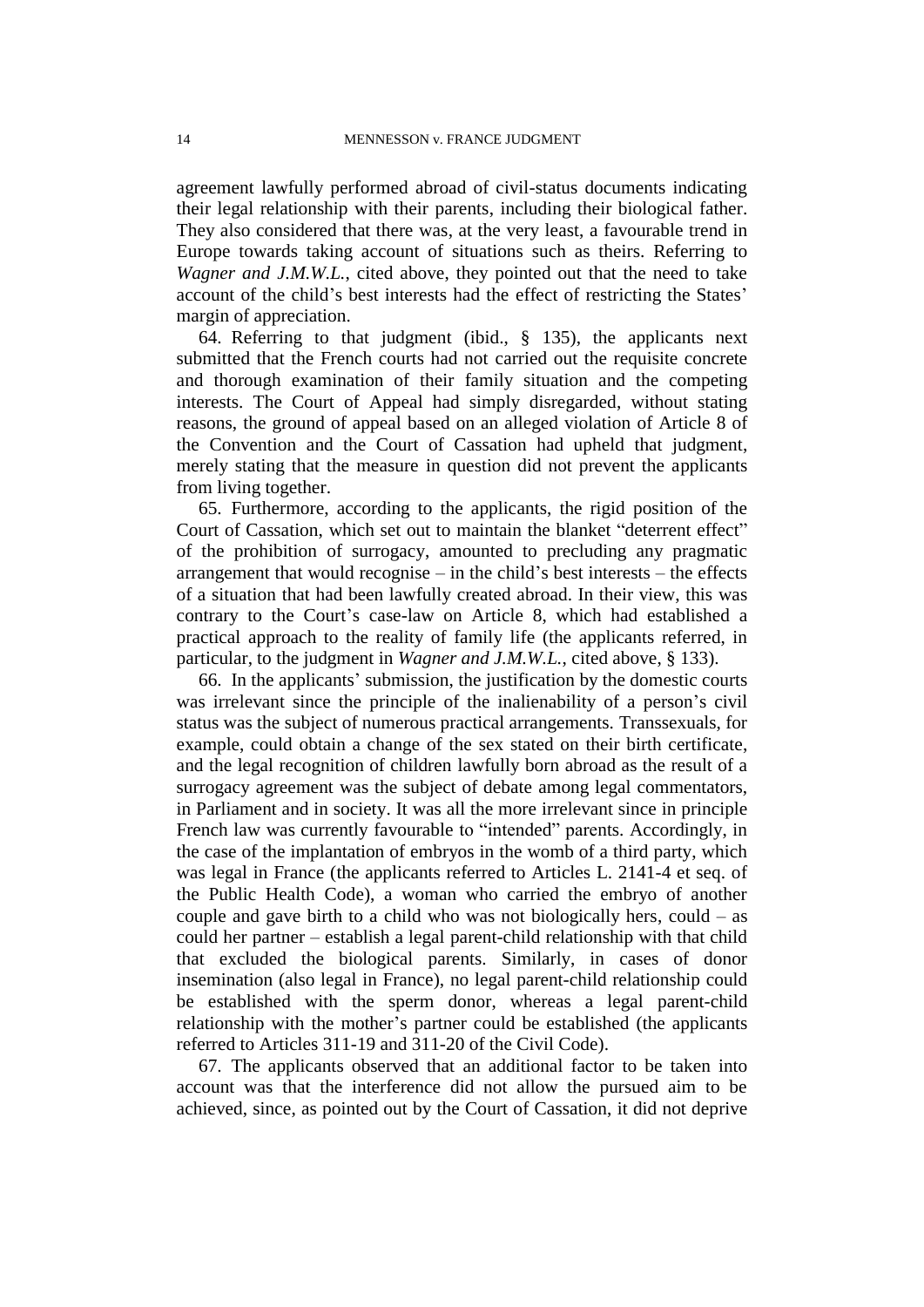the children of the legal parent-child relationship with the mother and father recognised under Californian law and did not prevent the applicants from living together in France. Furthermore, their effective and affective family life was "legally clandestine". This was particularly shocking in the case of the first applicant, who was deprived of recognition of the legal parent-child relationship with the third and fourth applicants by the refusal to record the particulars of the children's birth certificates in the French register of births, marriages and deaths even though he was their biological father and there was nothing to prevent that relationship from being officially recorded. What was more, the applicants had no other possibility of having the family ties legally established, since the case-law of the Court of Cassation precluded not only registration of the birth details but also adoption or recognition of their *de facto* enjoyment of status (*possession d'état*). In that respect their case was clearly distinguishable from the situation examined by the Court in *Shavdarov v. Bulgaria* (no. 3465/03, 21 December 2010).

68. The applicants also observed that the measure in question had "grossly disproportionate consequences" for the situation of the third and fourth applicants: without recognition of a legal parent-child relationship with the first two applicants, they did not have French nationality, did not have a French passport, had no valid residence permit (even if, as minors, they could not be deported), and might find it impossible to obtain French nationality and thus be ineligible to vote and ineligible for unconditional leave to remain in France; they could also be prevented from inheriting under the first two applicants' estate. Furthermore, in the event of the first applicant's death or should the first two applicants separate, the second applicant would be deprived of any rights in respect of the children, to their and her own detriment. In order to carry out administrative tasks for which French nationality or an official legal parent-child relationship were required (registration of the children for social-security purposes, enrolment at the school canteen or outdoor centre, or applications for financial assistance from the Family Allowances Office), they had to produce the US birth certificates together with an officially sworn translation in order to prove that the children were theirs, and the success of their application depended on the good will of the person dealing with it. The applicants pointed out in this connection that the advocate-general had recommended, before the Court of Cassation, recognising the legal parent-child relationship between the applicants, particularly on the ground of the children's best interests, and that the Paris Court of Appeal itself had observed that the situation would create practical difficulties for the Mennesson family. They also referred to the report of the *Conseil d'État* of 2009 on the review of bioethical laws, which indicated that "in practice, families' lives [were] more complicated without registration, because of the formalities that had to be completed on various occasions in life". They added that, in *Wagner and J.M.W.L.* (cited above, § 132), the Court had acknowledged that in this type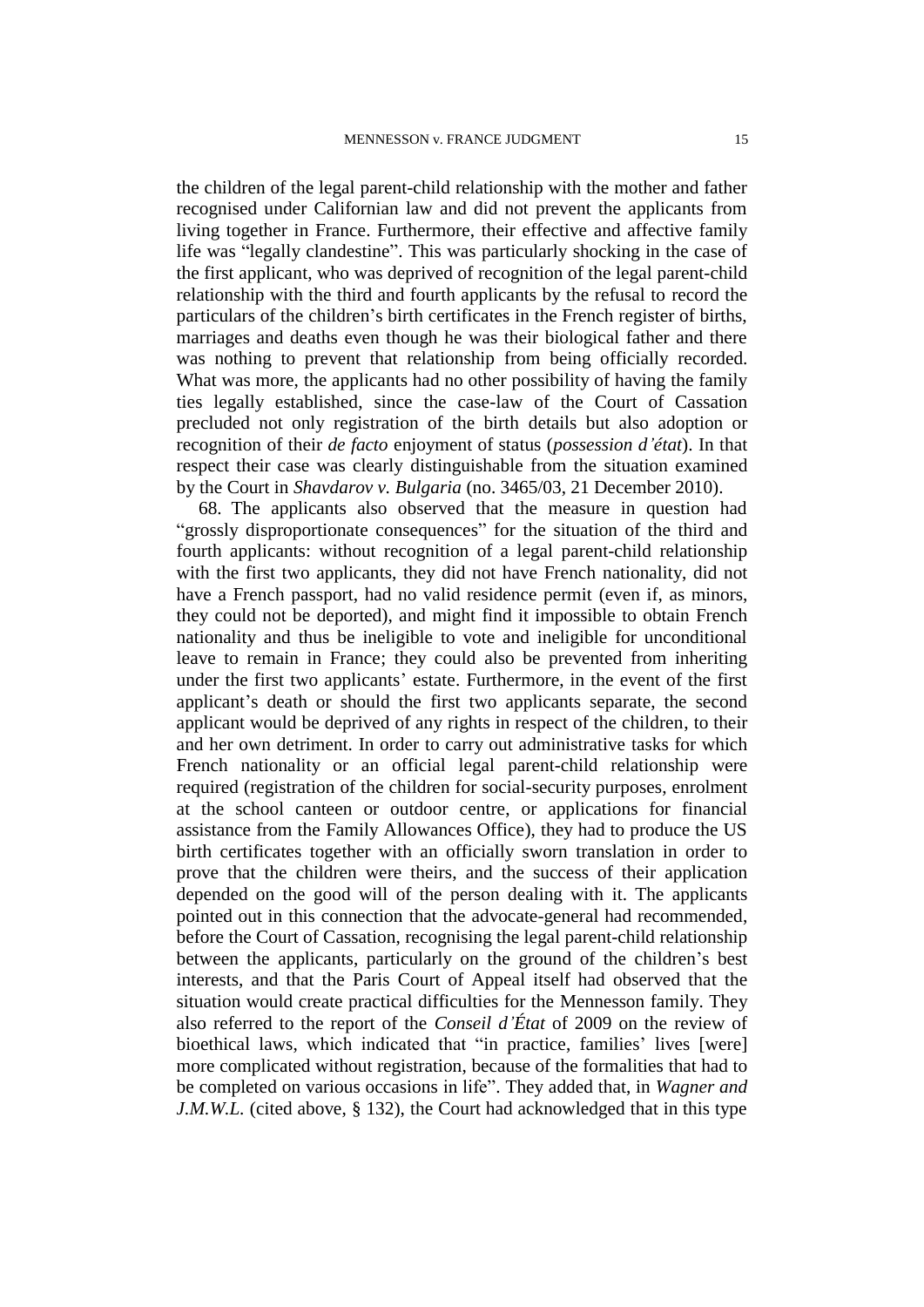of situation there had been a failure to take account of the "social reality" and that "the child [had] not [been] afforded legal protection making it possible for her to be fully integrated into the [in that case] adoptive family". They also questioned the purpose of refusing to register the particulars of birth certificates drawn up abroad if, as the Government maintained, such certificates took full effect in France and registration was a mere formality.

69. The applicants also submitted that the Court's ruling of no violation of Article 8 in *A, B and C v. Ireland* ([GC], no. 25579/05, ECHR 2010) and *S.H. and Others v. Austria* ([GC], no. 57813/00, ECHR 2011), which concerned access to abortion and medically assisted reproduction respectively, was based on the finding that, although domestic law prohibited these practices, it did not prevent individuals from going abroad to take advantage of them, and, in *S.H. and Others v. Austria*, that the legal father-child and mother-child relationship was thus "[governed by] clear rules of the Civil Code [that respected] the parents' wishes".

70. In their replies to the additional questions put by the President of the Section (see paragraph 5 above), the applicants indicated that under Article 311-14 of the Civil Code, the legal parent-child relationship was governed by the law of the mother's country on the date of the child's birth (and where the mother was not known, by the law of the child's country), that is, according to the case-law of the Court of Cassation (Civ., First Division, 11 June 1996), the law of the country indicated on the birth certificate. It was clear from the Supreme Court of California's decision of 14 July 2000 that the official parents of the third and fourth applicants were the first two applicants. The French authorities and courts had refused to make that finding, however, with the result that as the mother was not recognised as having that status under French law, the legal parent-child relationship could not be governed by the law of her country. Accordingly, it was governed by the law of the country of the third and fourth applicants: US law. As the legal parent-child relationship between them and the first two applicants could not be established under French law and the Court of Cassation's judgments of 13 September 2013 had annulled the recognition of paternity by biological fathers of children born as the result of a surrogacy agreement performed abroad ..., the third and fourth applicants could not acquire French nationality under Article 18 of the Civil Code ("a child of whom at least one parent is French has French nationality") even though the first applicant was their biological father. The applicants added that, notwithstanding the circular of 25 January 2013 ..., the third and fourth applicants could not obtain a certificate of nationality. They submitted that, as a result of the judgment delivered in their case by the Court of Cassation and its decisions of 13 September 2013 describing as "fraudulent" the process by which the birth certificate of a child born abroad of a surrogacy agreement was drawn up, the US birth certificates of the children were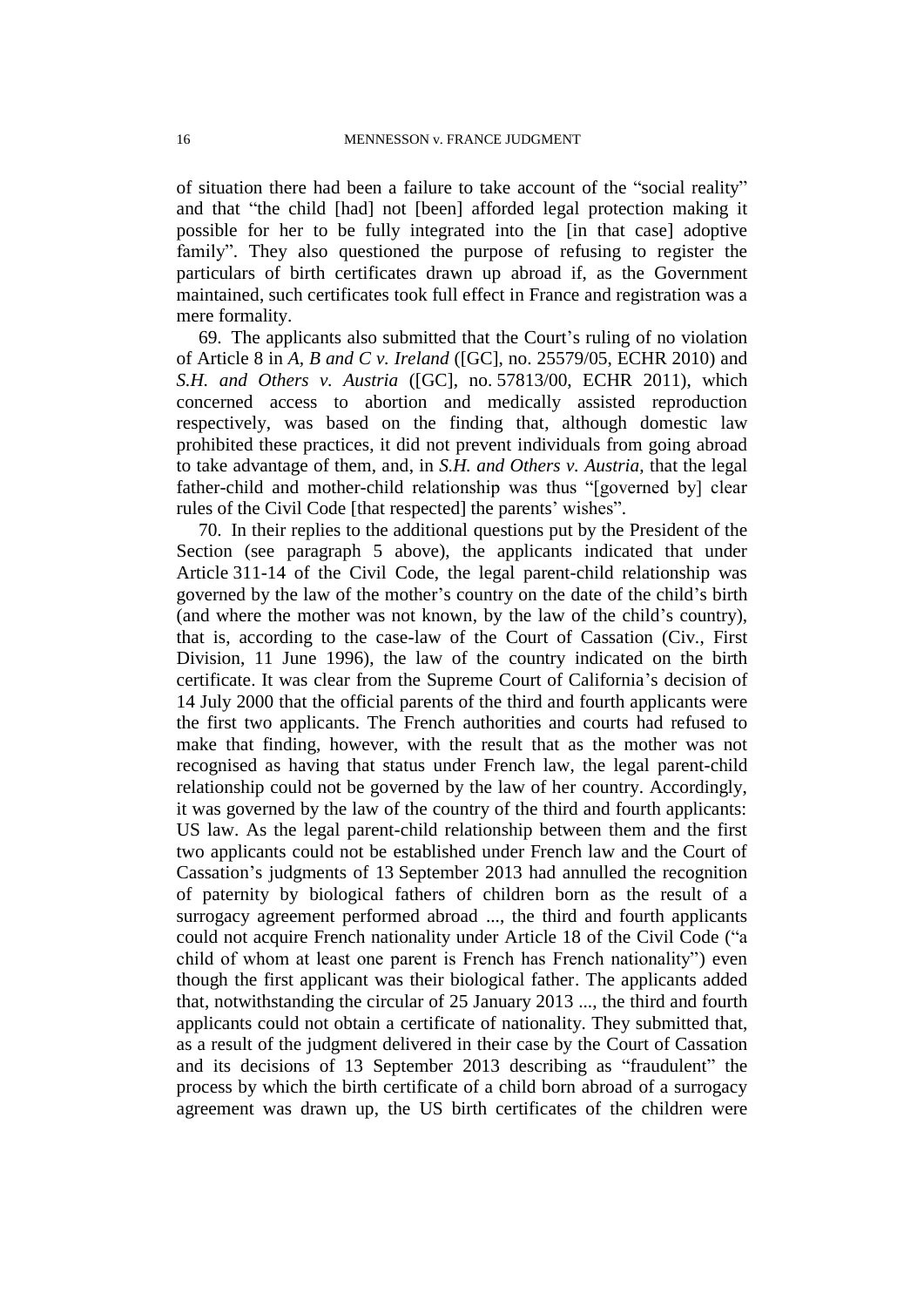invalid for the purposes of Article 47 of the Civil Code, whereupon that provision was inoperative. They added that the thrust of the circular was not aimed at precluding the issuing of a certificate of nationality on the basis of a mere suspicion that recourse had been had to a surrogacy arrangement, and that it was therefore inoperative in respect of situations such as theirs in which the courts had explicitly found that there had been a surrogacy arrangement. In support of that argument, they stated that they had not received a reply to the request for a certificate of French nationality for the third and fourth applicants lodged by the first applicant with the registry of the Charenton-le-Pont District Court on 16 April 2013. They produced acknowledgment-of-receipt forms signed on 31 October 2013 and 13 March 2014 by the registrar indicating that the request "[was] still being processed in [his] department pending a reply to the request for authentication sent to the consulate of Los Angeles, California". They added that, on account in particular of the Court of Cassation's decisions of 13 September 2013, the first applicant could not recognise the third and fourth applicants even though he was their biological father.

#### *(ii) The Government*

71. The Government submitted that the failure to register the particulars of foreign civil-status documents such as the birth certificates of the third and fourth applicants did not preclude them from taking full effect in France. They argued firstly that certificates of French nationality were issued on the basis of such certificates where it was established that one of the parents was French (the Government produced a copy of the circular of the Minister of Justice of 25 January 2013, and observed that the applicants had not taken any steps towards obtaining French nationality for the third and fourth applicants), and that minors could not be removed from France; secondly, the first and second applicants enjoyed full parental responsibility in respect of the third and fourth applicants, on the basis of the US civilstatus documents; thirdly, were the first and second applicants to divorce, the family-affairs judge would determine their place of residence and the contact rights of the parents as named in the foreign civil-status document; fourthly, as evidence of one's status as heir could be provided by any means, the third and fourth applicants would be in a position to inherit under the first and second applicants' estate on the basis of their US civilstatus documents, as provided for under ordinary law. The Government also observed that the applicants had overcome the problems they referred to as they did not claim to have been unable to register the third and fourth applicants for social-security purposes or enrol them at school or not to have received social benefits from the Family Allowances Office, and that, generally, they had not shown that they were faced with "numerous and daily difficulties" on account of the refusal to register the particulars of the children's birth certificates. Accordingly, the Government questioned the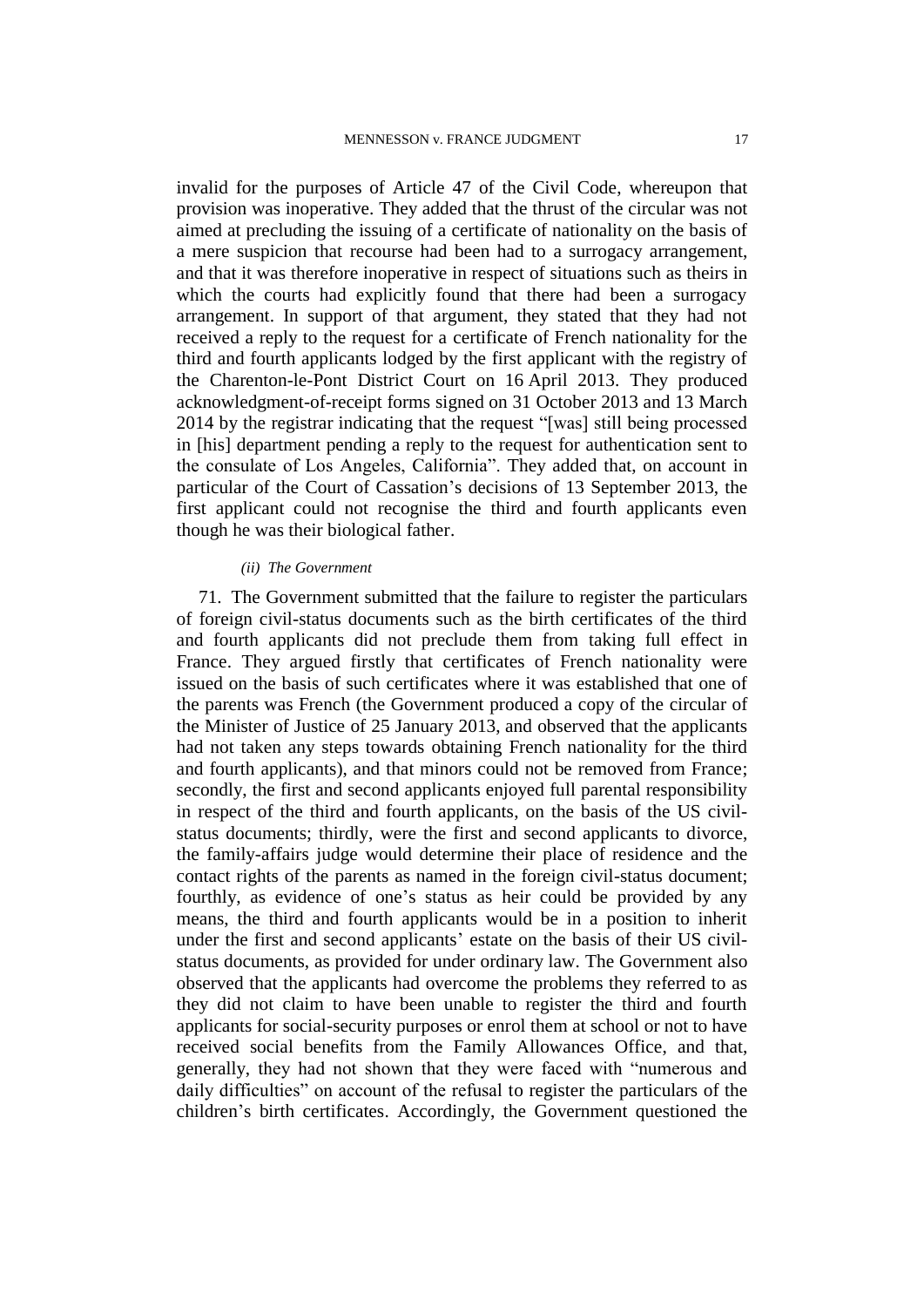actual extent of the interference with the applicants' family life, that interference being limited to their inability to obtain French civil-status documents.

72. The Government stressed that in the interests of proscribing any possibility of the human body becoming a commercial instrument, guaranteeing respect for the principle that the human body and a person's civil status were inalienable, and protecting the child's best interests, the legislature – thus expressing the will of the French people – had decided not to permit surrogacy arrangements. The domestic courts had duly drawn the consequences of that by refusing to register the particulars of the civil-status documents of persons born as the result of a surrogacy agreement performed abroad; to permit this would have been tantamount to tacitly accepting that domestic law could be circumvented knowingly and with impunity and would have jeopardised the consistent application of the provision outlawing surrogacy.

They added, on the specific point regarding failure to register the legal father-child relationship, that this was due to the fact that the first and second applicants had entered into the surrogacy arrangement as a couple and that the respective situations of each person in that couple were indissociable. They also considered that, having regard to the various different ways in which the legal parent-child relationship could be established under French law, giving priority to a purely biological criterion "appear[ed] highly questionable". Lastly, they submitted that "in terms of the child's interests, it seem[ed] preferable to place both parents on the same level of legal recognition of the ties existing between themselves and their children".

73. The Government added that as surrogacy was a moral and ethical issue and there was no consensus on the question among the States Parties, the latter should be afforded a wide margin of appreciation in that area and in the manner in which they apprehended the effects of the relevant legal parent-child relationship established abroad. In their view, having regard to that wide margin of appreciation and the fact that the applicants were leading a normal family life on the basis of the US civil status of their children and that the latters' best interests were protected, the interference in the exercise of their rights guaranteed under Article 8 of the Convention was "entirely proportionate" to the aims pursued, with the result that there had been no violation of that provision.

74. In their replies to the additional questions of the President of the Section (see paragraph 5 above), the Government stated that the law applicable to the establishment of the legal parent-child relationship between the first two and the third and fourth applicants was, in accordance with Article 311-14 of the Civil Code, the law of their mother's country, namely, according to the case-law of the Court of Cassation (Civ., First Division, 11 June 1996, *Bulletin civil* no. 244), that of their birth mother. It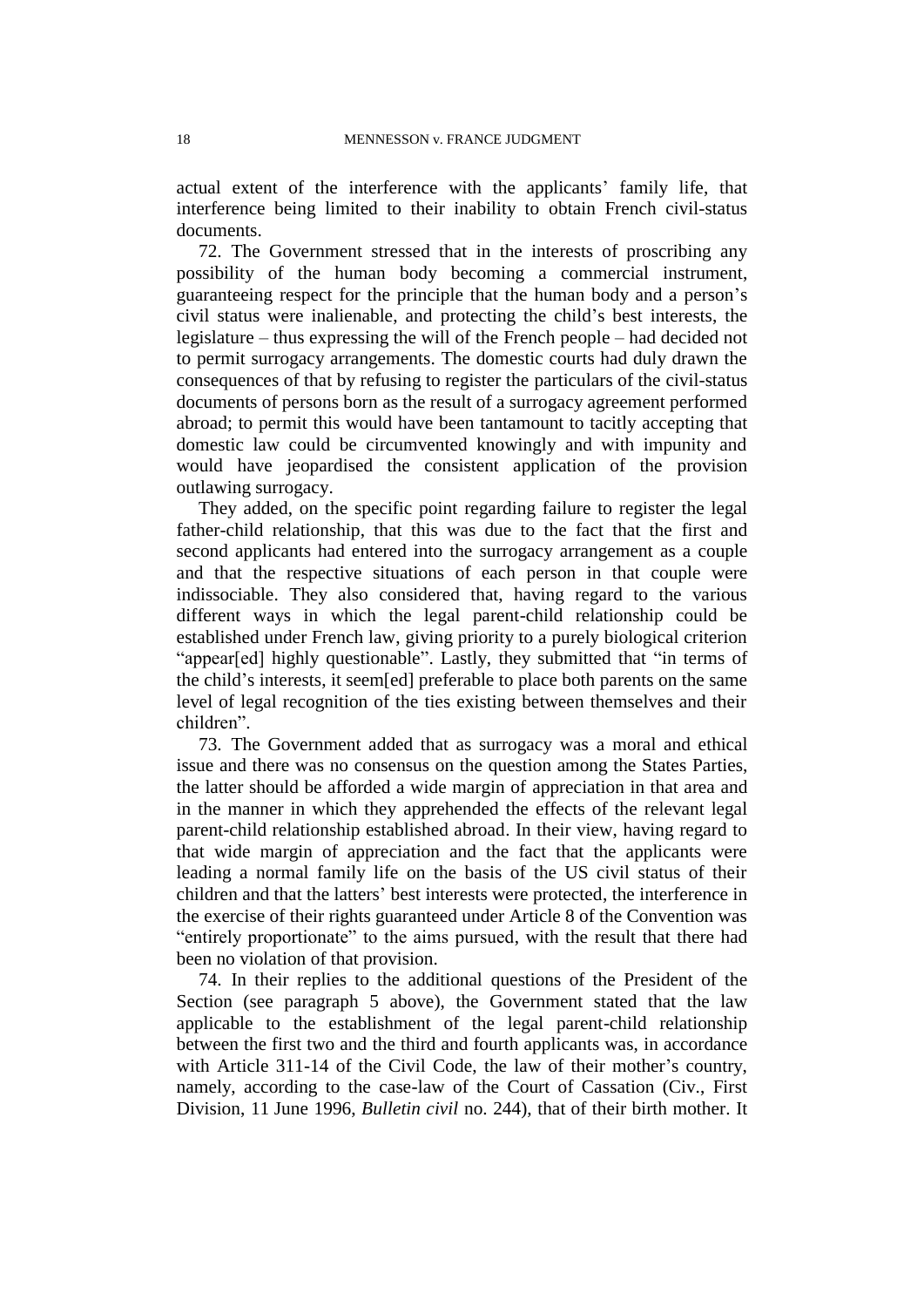was therefore the law of the country of the surrogate mother, namely, in this case, US law; under US law, the first two applicants were the parents of the third and fourth applicants, the second applicant being their "legal mother". The Government added that in so far as they satisfied the requirements of Article 47 of the Civil Code, and irrespective of whether or not the particulars were registered, foreign birth certificates took effect in France, particularly regarding proof of the legal parent-child relationship stated in them. They specified that Article 47 was applicable to the present case despite the fact that the entries of the particulars of the third and fourth applicants' US birth certificates had been annulled in accordance with the judgment of the Court of Cassation of 6 April 2011 and that, according to the case-law of that court, surrogacy agreements were null and void as a matter of public policy and did not take effect under French law with regard to the legal parent-child relationship. Accordingly, Article 18 of the Civil Code – pursuant to which a child of whom at least one parent was French had French nationality – applied where proof of a lawfully established parent-child relationship was provided by a foreign civil-status document of unquestionable probative force. Lastly, the Government stated that the first applicant could not recognise the third and fourth applicants in France, as the Court of Cassation had held on 13 September 2013 that recognition of paternity by the intended father of a child born of a surrogacy agreement had to be annulled where he had circumvented the law by having recourse to such an arrangement.

#### *(iii) The Court*

#### $(\alpha)$  General considerations

75. The Court notes the Government's submission that, in the area in question, the Contracting States enjoyed a substantial margin of appreciation in deciding what was "necessary in a democratic society". It also notes that the applicants conceded this but considered that the extent of that margin was relative in the present case.

76. The Court shares the applicants' analysis.

77. It reiterates that the scope of the States' margin of appreciation will vary according to the circumstances, the subject matter and the context; in this respect one of the relevant factors may be the existence or nonexistence of common ground between the laws of the Contracting States (see, for example, *Wagner and J.M.W.L.*, and *Negrepontis-Giannisis*, both cited above, §§ 128 and 69 respectively). Accordingly, on the one hand, where there is no consensus within the member States of the Council of Europe, either as to the relative importance of the interest at stake or as to the best means of protecting it, particularly where the case raises sensitive moral or ethical issues, the margin will be wide. On the other hand, where a particularly important facet of an individual's existence or identity is at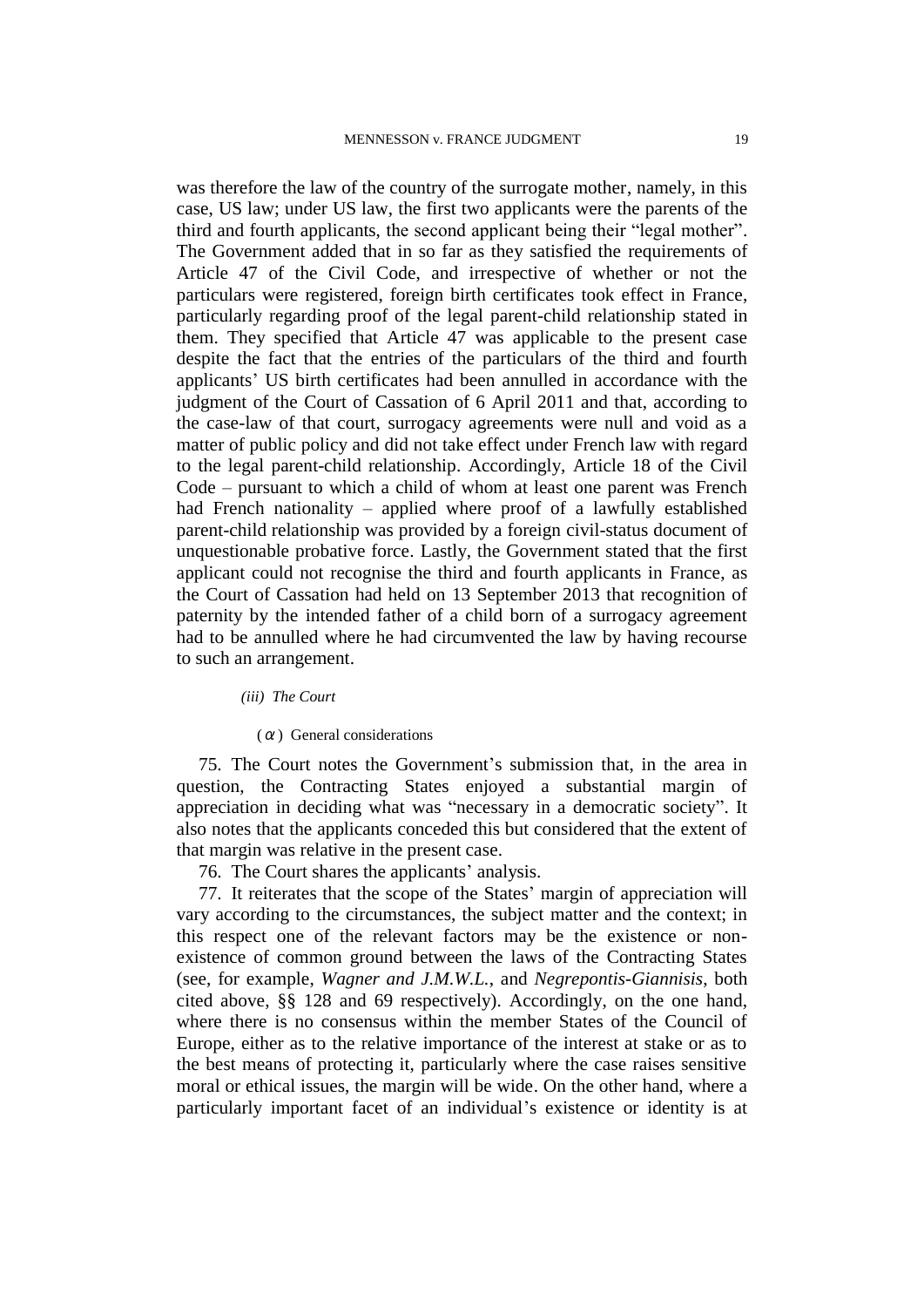stake, the margin allowed to the State will normally be restricted (see, in particular, *S.H. and Others v. Austria*, cited above, § 94).

78. The Court observes in the present case that there is no consensus in Europe on the lawfulness of surrogacy arrangements or the legal recognition of the relationship between intended parents and children thus conceived abroad. A comparative-law survey conducted by the Court shows that surrogacy is expressly prohibited in fourteen of the thirty-five member States of the Council of Europe – other than France – studied. In ten of these it is either prohibited under general provisions or not tolerated, or the question of its lawfulness is uncertain. However, it is expressly authorised in seven member States and appears to be tolerated in four others. In thirteen of these thirty-five States it is possible to obtain legal recognition of the parent-child relationship between the intended parents and the children conceived through a surrogacy agreement legally performed abroad. This also appears to be possible in eleven other States (including one in which the possibility may only be available in respect of the father-child relationship where the intended father is the biological father), but excluded in the eleven remaining States (except perhaps the possibility in one of them of obtaining recognition of the father-child relationship where the intended father is the biological father) ...

79. This lack of consensus reflects the fact that recourse to a surrogacy arrangement raises sensitive ethical questions. It also confirms that the States must in principle be afforded a wide margin of appreciation, regarding the decision not only whether or not to authorise this method of assisted reproduction but also whether or not to recognise a legal parentchild relationship between children legally conceived as the result of a surrogacy arrangement abroad and the intended parents.

80. However, regard should also be had to the fact that an essential aspect of the identity of individuals is at stake where the legal parent-child relationship is concerned. The margin of appreciation afforded to the respondent State in the present case therefore needs to be reduced.

81. Moreover, the solutions reached by the legislature – even within the limits of this margin – are not beyond the scrutiny of the Court. It falls to the Court to examine carefully the arguments taken into consideration and leading to the solution reached and to determine whether a fair balance has been struck between the competing interests of the State and those directly affected by that solution (see, *mutatis mutandis*, *S.H. and Others v. Austria*, cited above, § 97). In doing so, it must have regard to the essential principle according to which, whenever the situation of a child is in issue, the best interests of that child are paramount (see, among many other authorities, *Wagner and J.M.W.L.*, cited above, §§ 133-34, and *E.B. v. France* [GC], no. 43546/02, §§ 76 and 95, 22 January 2008).

82. In the present case the Court of Cassation held that French international public policy precluded registration in the register of births,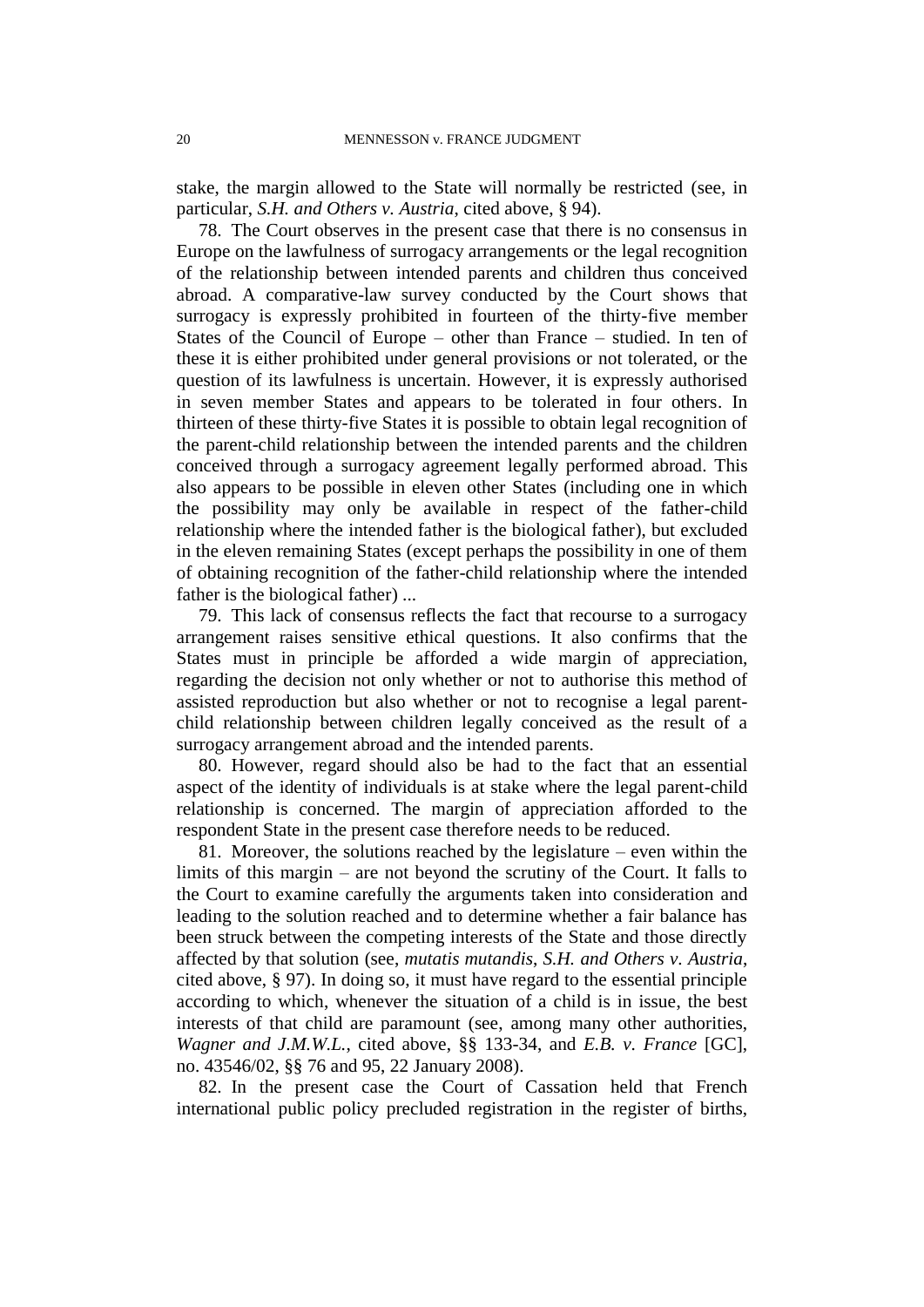marriages and deaths of the particulars of a birth certificate drawn up in execution of a foreign decision containing provisions which conflicted with essential principles of French law. It then observed that under French law surrogacy agreements were null and void on grounds of public policy, and that it was contrary to the "essential principle of French law" of the inalienability of civil status to give effect to such agreements as regards the legal parent-child relationship. It held that, in so far as it gave effect to a surrogacy agreement, the judgment delivered in the applicants' case by the Supreme Court of California was contrary to the French concept of international public policy and that, as the US birth certificates of the third and fourth applicants had been drawn up in application of that judgment, the details of those certificates could not be entered in the French register of births, marriages and deaths (see paragraph 27 above).

83. The applicants' inability to have the parent-child relationship between the first two applicants and the third and fourth applicants recognised under French law is therefore, according to the Court of Cassation, a consequence of the French legislature's decision on ethical grounds to prohibit surrogacy. The Government pointed out in that connection that the domestic courts had duly drawn the consequences of that decision by refusing to authorise entry in the register of births, marriages and deaths of the details of foreign civil-status documents of children born as the result of a surrogacy agreement performed outside France. To do otherwise would, in their submission, have been tantamount to tacitly accepting that domestic law had been circumvented and would have jeopardised the consistent application of the provisions outlawing surrogacy.

84. The Court observes that that approach manifests itself in an objection on grounds of international public policy, which is specific to private international law. It does not seek to call this into question as such. It must, however, verify whether in applying that mechanism to the present case the domestic courts duly took account of the need to strike a fair balance between the interest of the community in ensuring that its members conform to the choice made democratically within that community and the interest of the applicants – the children's best interests being paramount – in fully enjoying their rights to respect for their private and family life.

85. It notes in that connection that the Court of Cassation held that the inability to record the particulars of the birth certificates of the third and fourth applicants in the French register of births, marriages and deaths did not infringe their right to respect for their private and family life or their best interests as children in so far as it did not deprive them of the legal parent-child relationship recognised under Californian law and did not prevent them from living in France with the first and second applicants (see paragraph 27 above).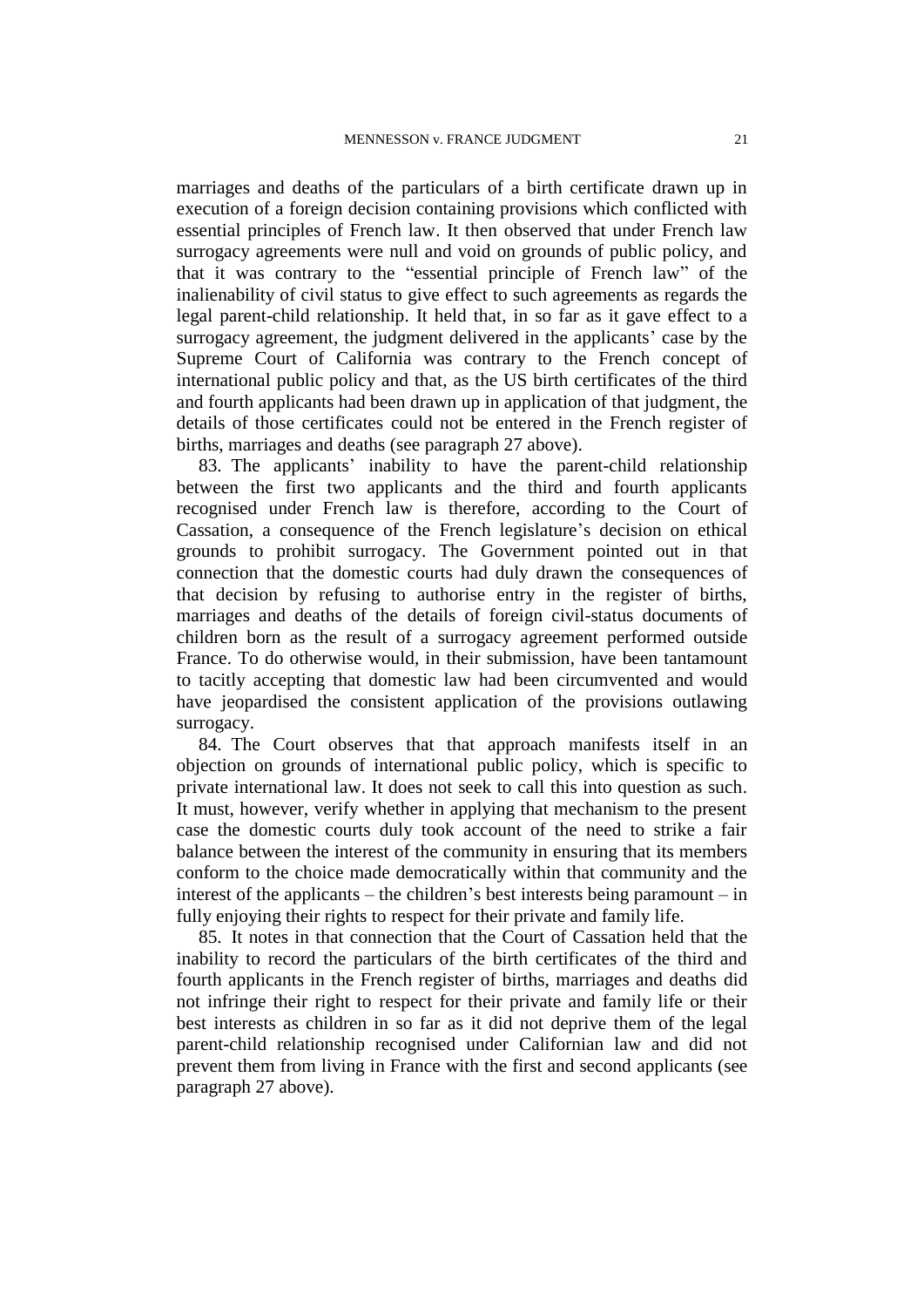86. The Court considers that a distinction has to be drawn in the instant case between the applicants' right to respect for their family life on the one hand and the right of the third and fourth applicants to respect for their private life on the other hand.

#### $(\beta)$  The applicants' right to respect for their family life

87. With regard to the first point, the Court considers that the lack of recognition under French law of the legal parent-child relationship between the first and second applicants and the third and fourth applicants necessarily affects their family life. It notes in this regard that, as pointed out by the applicants, the Paris Court of Appeal acknowledged in this case that the situation thus created would cause "practical difficulties" (see paragraph 24 above). It also observes that, in its report of 2009 on the review of bioethical laws, the *Conseil d'État* observed that "in practice, families' lives [were] more complicated without registration, because of the formalities that had to be completed on various occasions in life" (see paragraph 68 above).

88. Accordingly, as they do not have French civil-status documents or a French family record book the applicants are obliged to produce – nonregistered – US civil documents accompanied by an officially sworn translation each time access to a right or a service requires proof of the legal parent-child relationship, and are sometimes met with suspicion, or at the very least incomprehension, on the part of the person dealing with the request. They refer to difficulties encountered when registering the third and fourth applicants with social security, enrolling them at the school canteen or an outdoor centre and applying to the Family Allowances Office for financial assistance.

89. Moreover, a consequence  $-$  at least currently  $-$  of the fact that under French law the two children do not have a legal parent-child relationship with the first or second applicant is that they have not been granted French nationality. This complicates travel as a family and raises concerns – be they unfounded, as the Government maintain – regarding the third and fourth applicants' right to remain in France once they attain their majority and accordingly the stability of the family unit. The Government submit that, having regard in particular to the circular of the Minister of Justice of 25 January 2013 ..., the third and fourth applicants could obtain a certificate of French nationality on the basis of Article 18 of the Civil Code, which provides that "a child of whom at least one parent is French has French nationality", by producing their US birth certificates.

90. The Court notes, however, that it is still unclear whether this possibility does actually exist. Firstly, it notes that according to the very terms of the provision referred to, French nationality is granted on the basis of the nationality of one or the other parent. It observes that it is specifically the legal determination of the parents that is at the heart of the application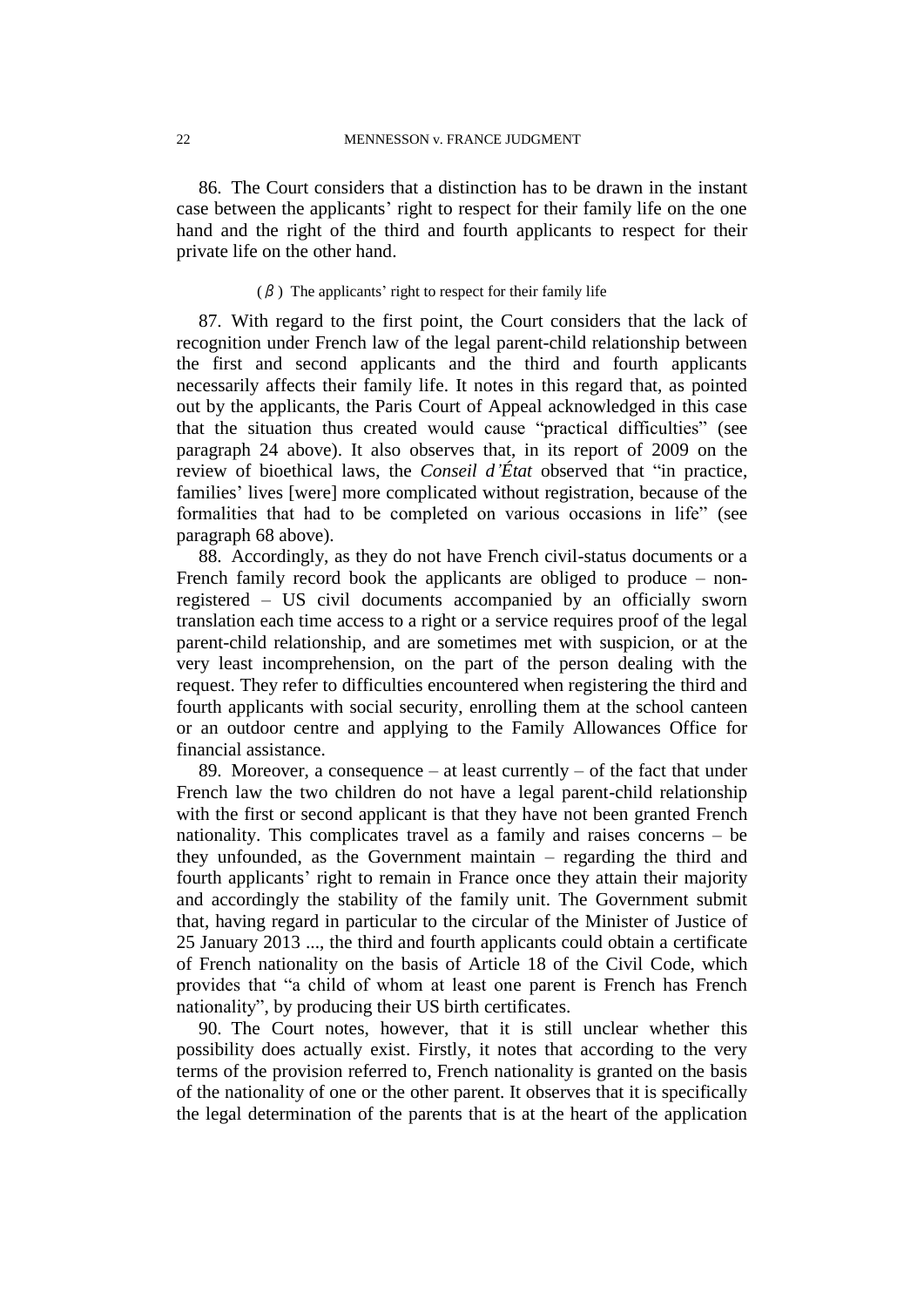lodged with the Court. Accordingly, the applicants' observations and the Government's replies suggest that the rules of private international law render recourse to Article 18 of the Civil Code in order to establish the French nationality of the third and fourth applicants particularly complex, not to mention uncertain, in the present case. Secondly, the Court notes that the Government rely on Article 47 of the Civil Code. Under that provision, civil-status certificates drawn up abroad and worded in accordance with the customary procedures of the country concerned are deemed valid "save where other certificates or documents held, external data, or particulars in the certificate itself establish ... that the document in question is illegal, forged, or that the facts stated therein do not match the reality". The question therefore arises whether that exception applies in a situation such as the present case, where it has been observed that the children concerned were born as the result of a surrogacy agreement performed abroad, which the Court of Cassation has deemed a circumvention of the law. Although they were invited by the President to answer that question and specify whether there was a risk that a certificate of nationality thus drawn up would subsequently be contested and annulled or withdrawn, the Government have not provided any indications. Moreover, the request lodged for that purpose on 16 April 2013 with the registry of the Charentonle-Pont District Court by the first applicant was still pending eleven months later. The senior registrar indicated on 31 October 2013 and on 13 March 2014 that it was "still being processed in [his] department pending a reply to the request for authentication sent to the consulate of Los Angeles, California" (see paragraph 28 above).

91. To that must be added the entirely understandable concerns regarding the protection of family life between the first and second and the third and fourth applicants in the event of the first applicant's death or the couple's separation.

92. However, whatever the degree of the potential risks for the applicants' family life, the Court considers that it must determine the issue having regard to the practical obstacles which the family has had to overcome on account of the lack of recognition in French law of the legal parent-child relationship between the first two applicants and the third and fourth applicants (see, *mutatis mutandis*, *X, Y and Z* [*v. the United Kingdom*, 22 April 1997], § 48[, *Reports of Judgments and Decisions* 1997-II]). It notes that the applicants do not claim that it has been impossible to overcome the difficulties they referred to and have not shown that the inability to obtain recognition of the legal parent-child relationship under French law has prevented them from enjoying in France their right to respect for their family life. In that connection it observes that all four of them were able to settle in France shortly after the birth of the third and fourth applicants, are in a position to live there together in conditions broadly comparable to those of other families and that there is nothing to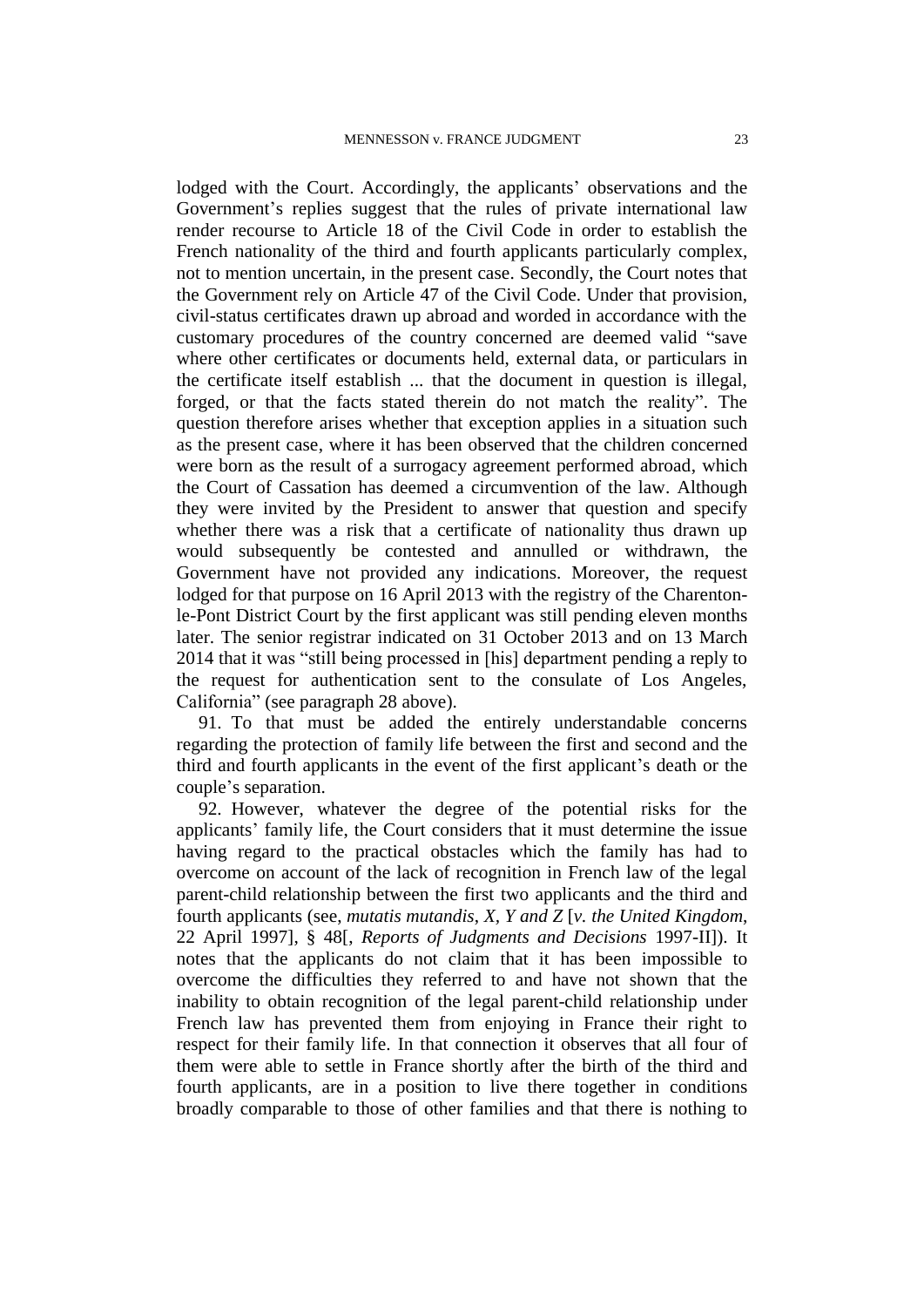suggest that they are at risk of being separated by the authorities on account of their situation under French law (see, *mutatis mutandis*, *Shavdarov*, cited above, §§ 49-50 and 56).

93. The Court also observes that in dismissing the grounds of appeal submitted by the applicants under the Convention, the Court of Cassation observed that annulling registration of the details of the third and fourth applicants' birth certificates in the French register of births, marriages and deaths did not prevent them from living with the first and second applicants in France (see paragraph 27 above). Referring to the importance it had attached in *Wagner and J.M.W.L.* (cited above, § 135) to carrying out an actual examination of the situation, the Court concludes that in the present case the French courts did duly carry out such an examination, since they considered in the above-mentioned terms, implicitly but necessarily, that the practical difficulties that the applicants might encounter in their family life on account of not obtaining recognition under French law of the legal parent-child relationship established between them abroad would not exceed the limits required by compliance with Article 8 of the Convention.

94. Accordingly, in the light of the practical consequences for their family life of the lack of recognition under French law of the legal parentchild relationship between the first and second applicants and the third and fourth applicants and having regard to the margin of appreciation afforded to the respondent State, the Court considers that the situation brought about by the Court of Cassation's conclusion in the present case strikes a fair balance between the interests of the applicants and those of the State in so far as their right to respect for family life is concerned.

95. It remains to be determined whether the same is true regarding the right of the third and fourth applicants to respect for their private life.

#### $(\gamma)$  Right of the third and fourth applicants to respect for their private life

96. As the Court has observed, respect for private life requires that everyone should be able to establish details of their identity as individual human beings, which includes the legal parent-child relationship ...; an essential aspect of the identity of individuals is at stake where the legal parent-child relationship is concerned (see paragraph 80 above). As domestic law currently stands, the third and fourth applicants are in a position of legal uncertainty. While it is true that a legal parent-child relationship with the first and second applicants is acknowledged by the French courts in so far as it has been established under Californian law, the refusal to grant any effect to the US judgment and to record the details of the birth certificates accordingly shows that the relationship is not recognised under the French legal system. In other words, although aware that the children have been identified in another country as the children of the first and second applicants, France nonetheless denies them that status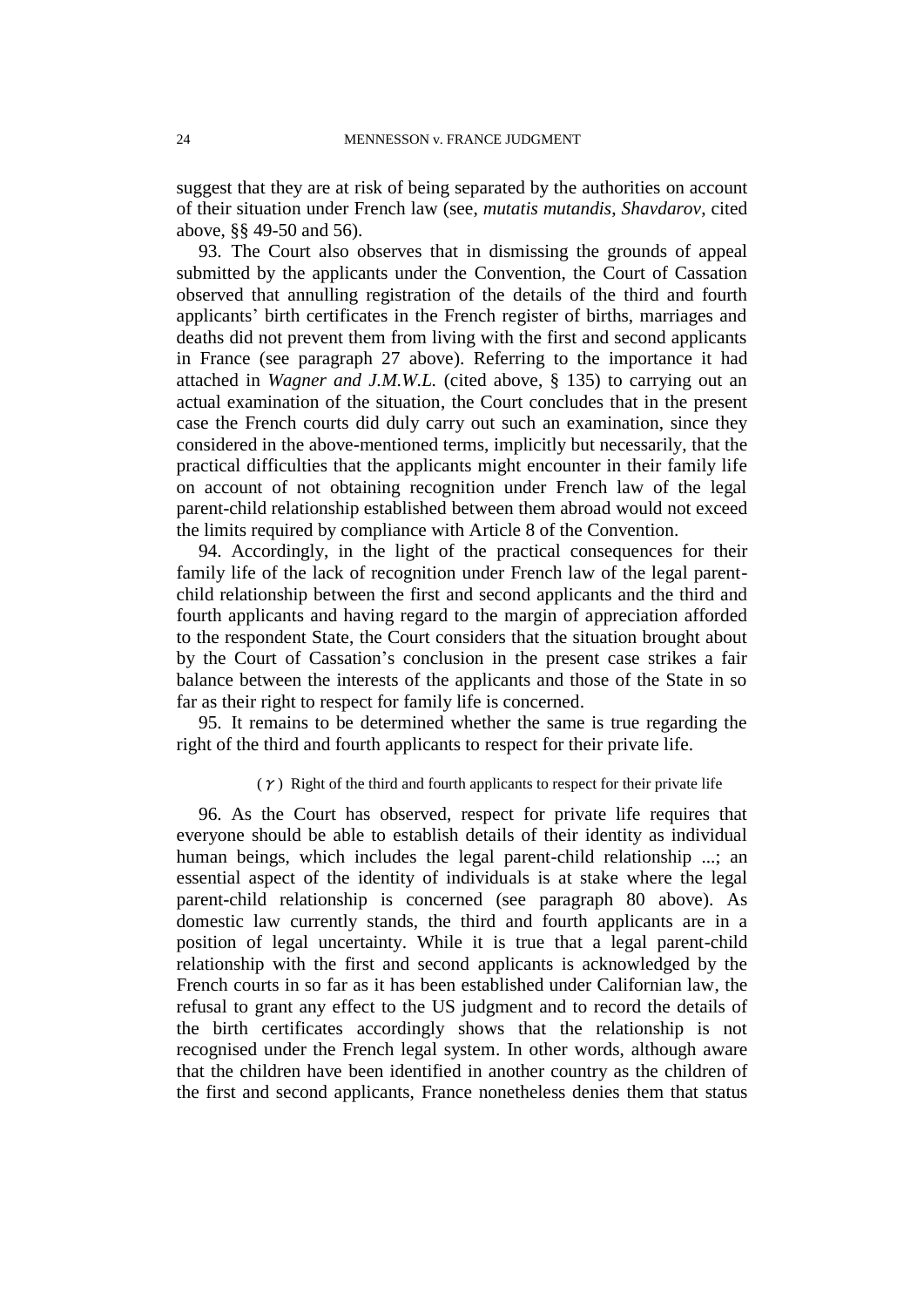under French law. The Court considers that a contradiction of that nature undermines the children's identity within French society.

97. Whilst Article 8 of the Convention does not guarantee a right to acquire a particular nationality, the fact remains that nationality is an element of a person's identity (see *Genovese v. Malta*, no. 53124/09, § 33, 11 October 2011). As the Court has already pointed out, although their biological father is French the third and fourth applicants face a worrying uncertainty as to the possibility of obtaining recognition of French nationality under Article 18 of the Civil Code ... That uncertainty is liable to have negative repercussions on the definition of their personal identity.

98. The Court also observes that the fact that the third and fourth applicants are not identified under French law as the children of the first and second applicants has consequences for their inheritance rights. It notes that the Government deny this, but observes that the *Conseil d'État* has ruled that in the absence of recognition in France of a legal parent-child relationship established abroad with regard to the intended mother, a child born abroad as the result of a surrogacy agreement cannot inherit under the mother's estate unless the latter has named the child as a legatee, the death duties then being calculated in the same way as for a third party ..., that is, less favourably. The same situation arises in the context of inheritance under the intended father's estate, even if he is the biological father as in this case. This is also a component of their identity in relation to their parentage of which children born as the result of a surrogacy agreement performed abroad are deprived.

99. The Court can accept that France may wish to deter its nationals from going abroad to take advantage of methods of assisted reproduction that are prohibited on its own territory (see paragraph 62 above). Having regard to the foregoing, however, the effects of non-recognition in French law of the legal parent-child relationship between children thus conceived and the intended parents are not limited to the parents alone, who have chosen a particular method of assisted reproduction prohibited by the French authorities. They also affect the children themselves, whose right to respect for their private life – which implies that everyone must be able to establish the substance of his or her identity, including the legal parent-child relationship – is substantially affected. Accordingly, a serious question arises as to the compatibility of that situation with the children's best interests, respect for which must guide any decision in their regard.

100. This analysis takes on a special dimension where, as in the present case, one of the intended parents is also the child's biological parent. Having regard to the importance of biological parentage as a component of identity (see, for example, *Jäggi* [*v. Switzerland*, no. 58757/00], § 37[, ECHR 2006-X]), it cannot be said to be in the interests of the child to deprive him or her of a legal relationship of this nature where the biological reality of that relationship has been established and the child and parent